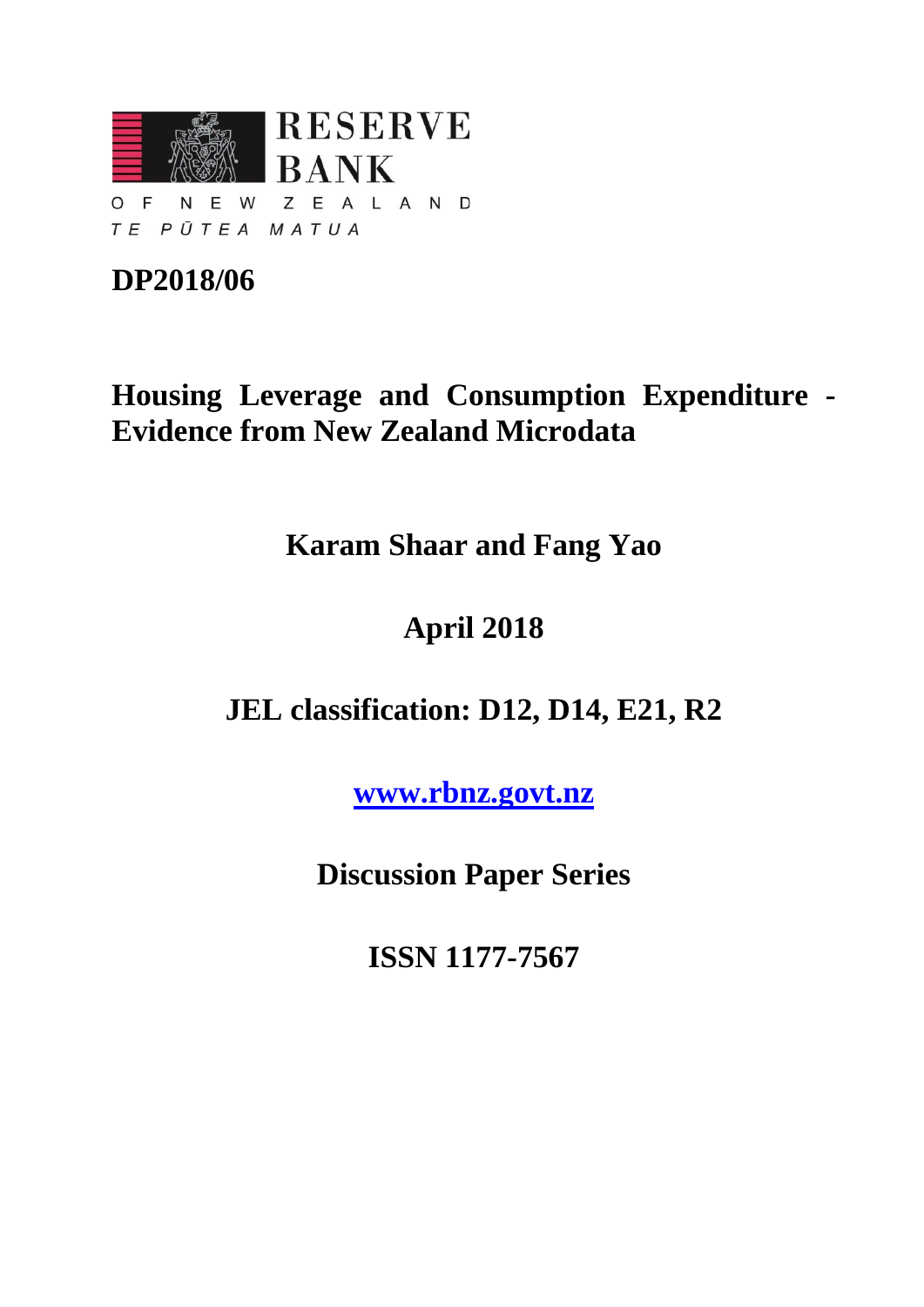### **DP2018/06**

## **Housing Leverage and Consumption Expenditure - Evidence from New Zealand Microdata**

**Karam Shaar and Fang Yao** [1](#page-1-0)

<span id="page-1-0"></span><sup>&</sup>lt;sup>1</sup> The views expressed in the paper do not necessarily reflect those of the Reserve Bank of New Zealand. Access to the data used in this study was provided by Statistics New Zealand under conditions designed to give effect to the security and confidentiality provisions of the Statistics Act 1975. The results presented in this study are the work of the authors, not Statistics NZ. We thank, without implication, Ashley Dunstan, Dean Hyslop, Christie Smith, Eric Tong, Dennis Wesselbaum, Martin Wong and seminar participants at the Reserve Bank of New Zealand, the University of Otago and the New Zealand Treasury for their helpful comments. We would also like to thank the Real Estate Institute of New Zealand for providing us with regional house price data. Shaar: Forecasting Team, New Zealand Treasury, 1 The Terrace, Wellington 6011, New Zealand. Tel: +64 4 472 2733; Email: [karam.shaar@vuw.ac.nz](mailto:karam.shaar@vuw.ac.nz) . Yao: Economics Department, Reserve Bank of New Zealand, 2 The Terrace, Wellington 6011, New Zealand. Tel: +64 4 471 3696; Email: [fang.yao@rbnz.govt.nz](mailto:fang.yao@rbnz.govt.nz) . ISSN 1177- 7567 © Reserve Bank of New Zealand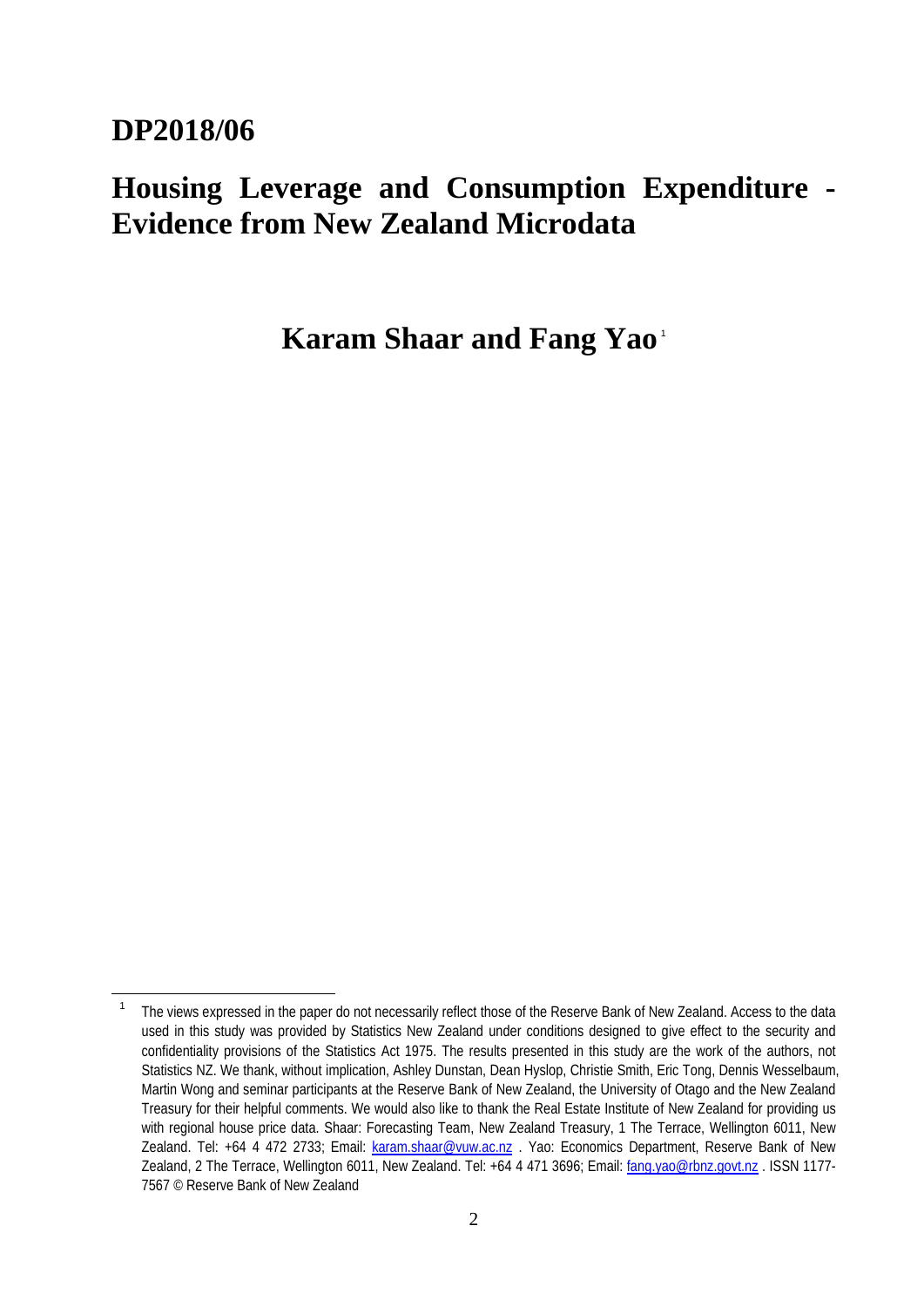### **Abstract**

This paper investigates how household debt affects the marginal propensity to consume out of housing wealth. We use New Zealand household-level data on spending, income, and debt over the period 2006-2016. The main empirical challenge is to identify exogenous variation in house prices to determine how consumption evolves with movements in household wealth. This identification problem is complicated by the presence of unobserved household characteristics that are correlated with housing wealth. We use a detailed house sale dataset to derive local average house prices and use it as an instrument. Our empirical results show that the estimated elasticity of consumption spending to housing wealth is about 0.22%. In dollar terms, the average marginal propensity to consume out of a one-dollar increase in housing wealth is around 2.2 cents. Furthermore, our empirical results also confirm that household indebtedness, especially via mortgage debt, acts as a drag on consumption spending, not only through the debt overhang channel, but also through influencing the collateral channel of the housing wealth effect.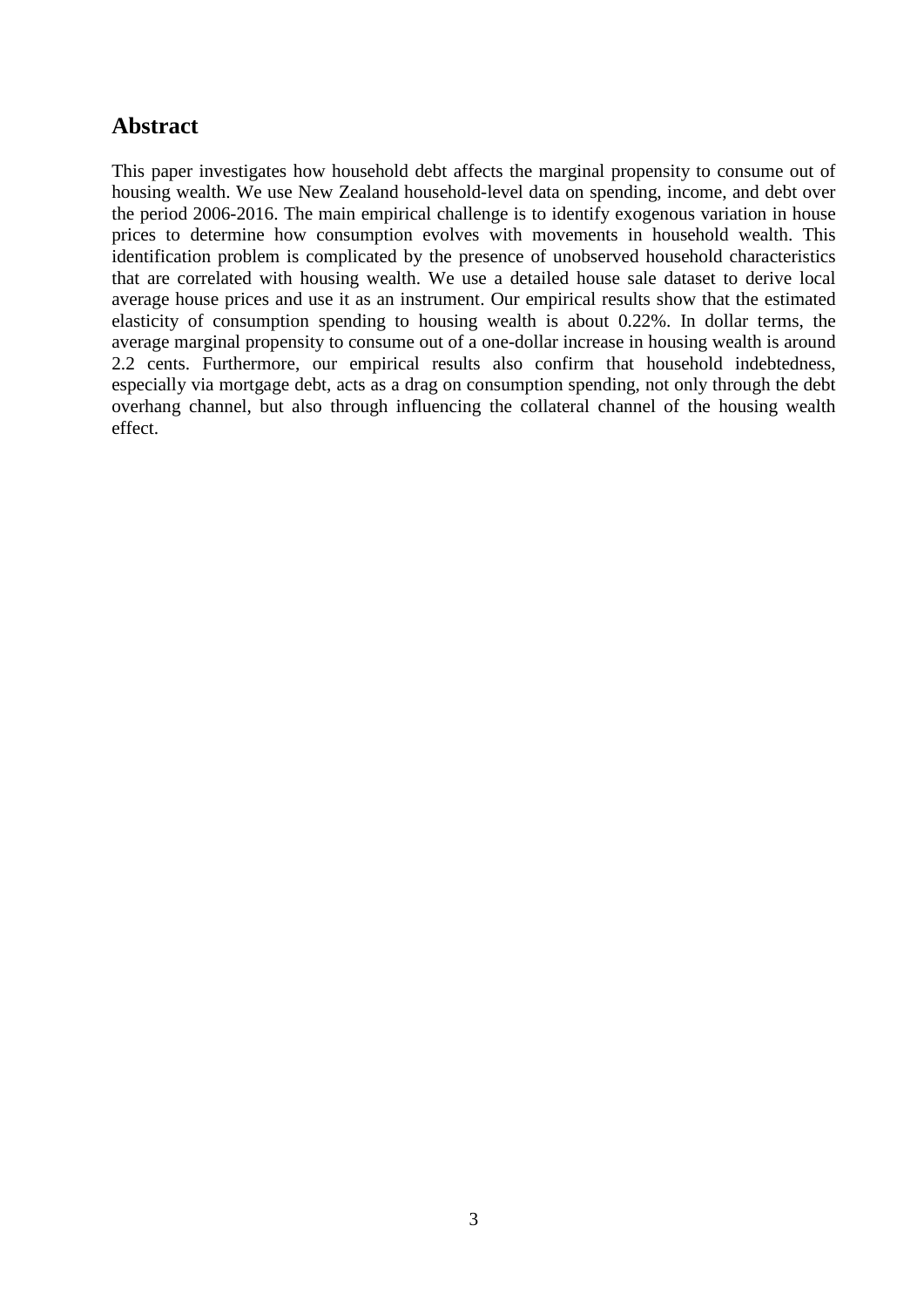### **Non-technical summary**

Understanding household consumption spending is crucial for modelling business cycles and designing macroeconomic policy. This paper investigates how household debt affects the marginal propensity to consume out of housing wealth.

We use microdata from Statistics New Zealand's "Household Economic Survey" (HES) to investigate how household leverage affects the marginal propensity to consume (MPC) out of housing wealth. HES data provide detailed information on household spending, income and loans. Empirically, estimating the effect of housing wealth changes on household expenditure faces two types of endogeneity issues. First, any evidence of an association between housing wealth variations and consumption changes could be driven by unobservable confounding factors such as future income expectations or household preferences. Second, naive regressions with total household spending can suffer from reversed causality, in which high housing-related spending leads to higher property values. We combine HES data with Real Estate Institute of New Zealand (REINZ) micro house price data to address the endogeneity issues that arise from using household-level cross-sectional data.

In the empirical analysis, we first assess the validity of average local house prices as an instrument for individual house prices. The first stage regression suggests that the instrument can explain up to 22 percent of the variation in individual house prices reported in HES. We then run a benchmark regression of total household expenditure excluding housing-related spending on housing wealth. The IV estimation suggests that using household-level prices leads to downward bias, which is the result of various causes of endogeneity issues discussed above. The average MPC out of a one-dollar increase in exogenous housing wealth is around 2.2 cents. All regressions control for income, household characteristics, and regional and time fixed effects. We also split non-housing expenditure into durables and non-durables. In line with other studies in the literature, we find that durable consumption is more sensitive to changes in housing wealth than non-durables.

We then focus on the role of household leverage in determining the MPC out of housing wealth. In this analysis, we study how leverage measures, such as the loan-to-house-value ratio (LVR) and the DTI, affect the estimated MPC out of housing wealth. Overall, we find that household leverage weakens the MPC associated with housing. To examine the robustness of these findings, we investigate whether household spending responds differently depending on the age and type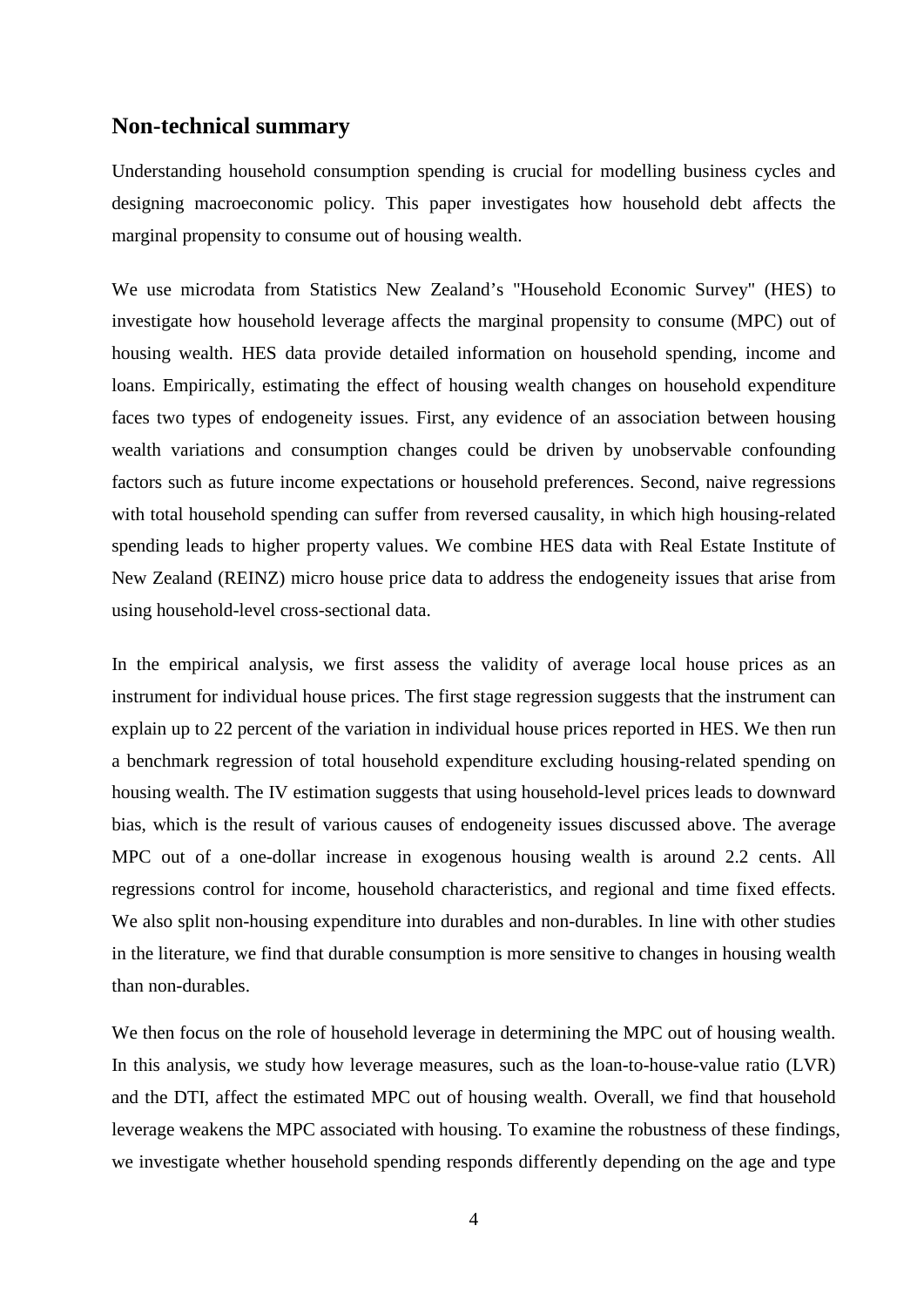of home ownership. The findings confirm that the consumption of mortgagors is less sensitive to housing wealth as compared to outright homeowners. The regression with an age-housing wealth interaction also shows that the response of younger households to changes in their housing wealth is weaker than the response of older households, which tend to be less leveraged.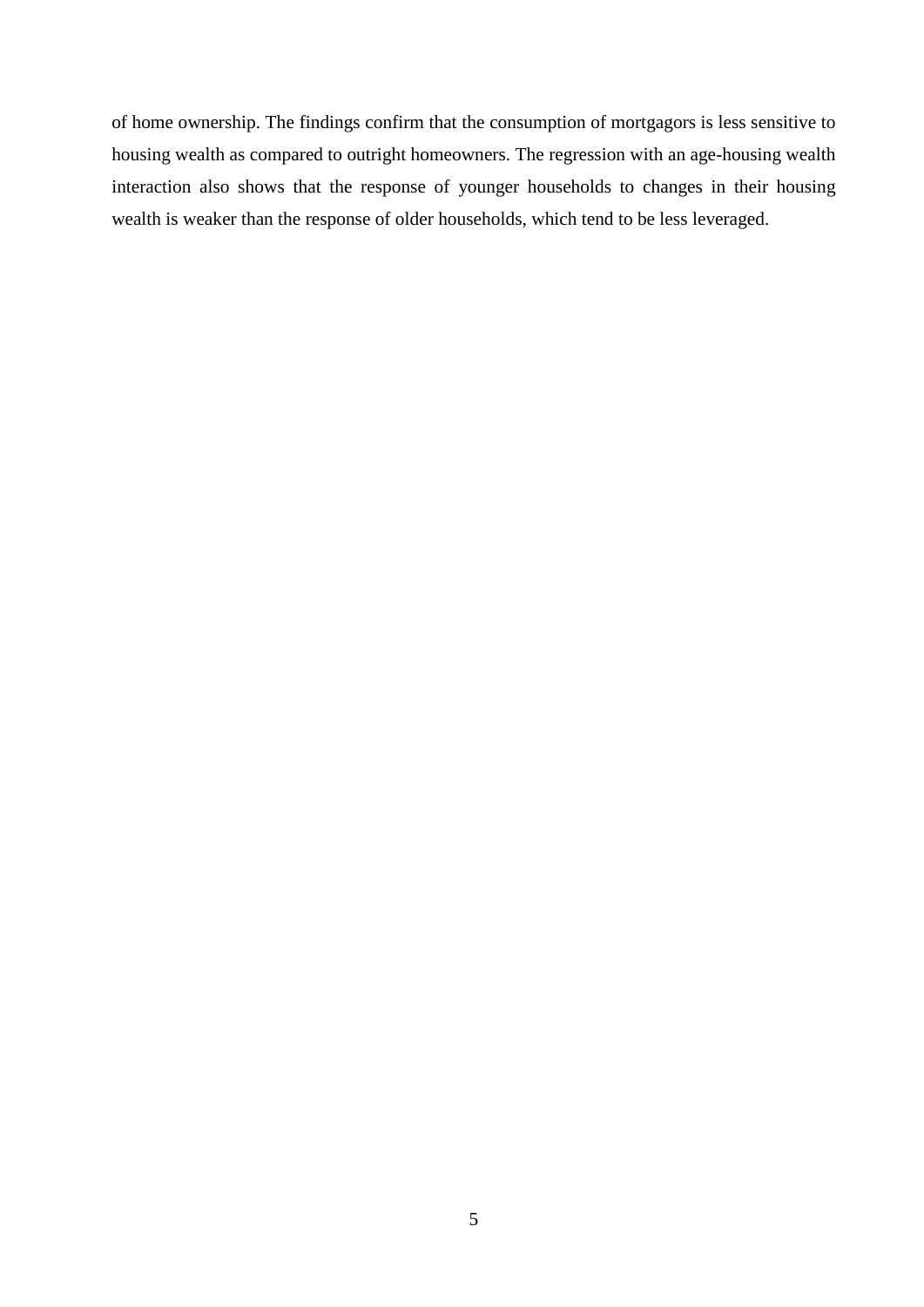#### **1. Introduction**

Understanding household consumption spending is crucial for modelling business cycles and designing macroeconomic policy. Traditional theories of consumption suggest that income and wealth are important determinants of household spending (see e.g. Fisher, 1930; Friedman, 1957). In New Zealand, housing wealth and housing mortgage debt represent a substantial proportion of household assets and liabilities, respectively. As a result, large swings in house prices have a significant impact on household balance sheets and may also have a material impact on consumption spending decisions. In this paper, we investigate the impact of housing wealth and housing debt on household consumption spending.



Source: Reserve Bank of New Zealand

New Zealand house prices rose rapidly in the early 2000s. The country as a whole experienced double-digit house price inflation in the six years leading up to the Global Financial Crisis (GFC). After a brief, but significant, downward adjustment during the GFC, house price inflation increased again, especially in Auckland, the most populous city in the country. The increase in house prices corresponded with an increase in household debt over the same period. As shown in Figure 2, the mean debt-to-income ratio (DTI) has increased in most of the income quantiles over the last decade. The increase in DTIs has been particularly apparent for the quantile of households with the lowest income. Motivated by these observations, we investigate whether household leverage can help to explain the weakening housing wealth effect on consumption documented by Wong (2017) using New Zealand aggregate data.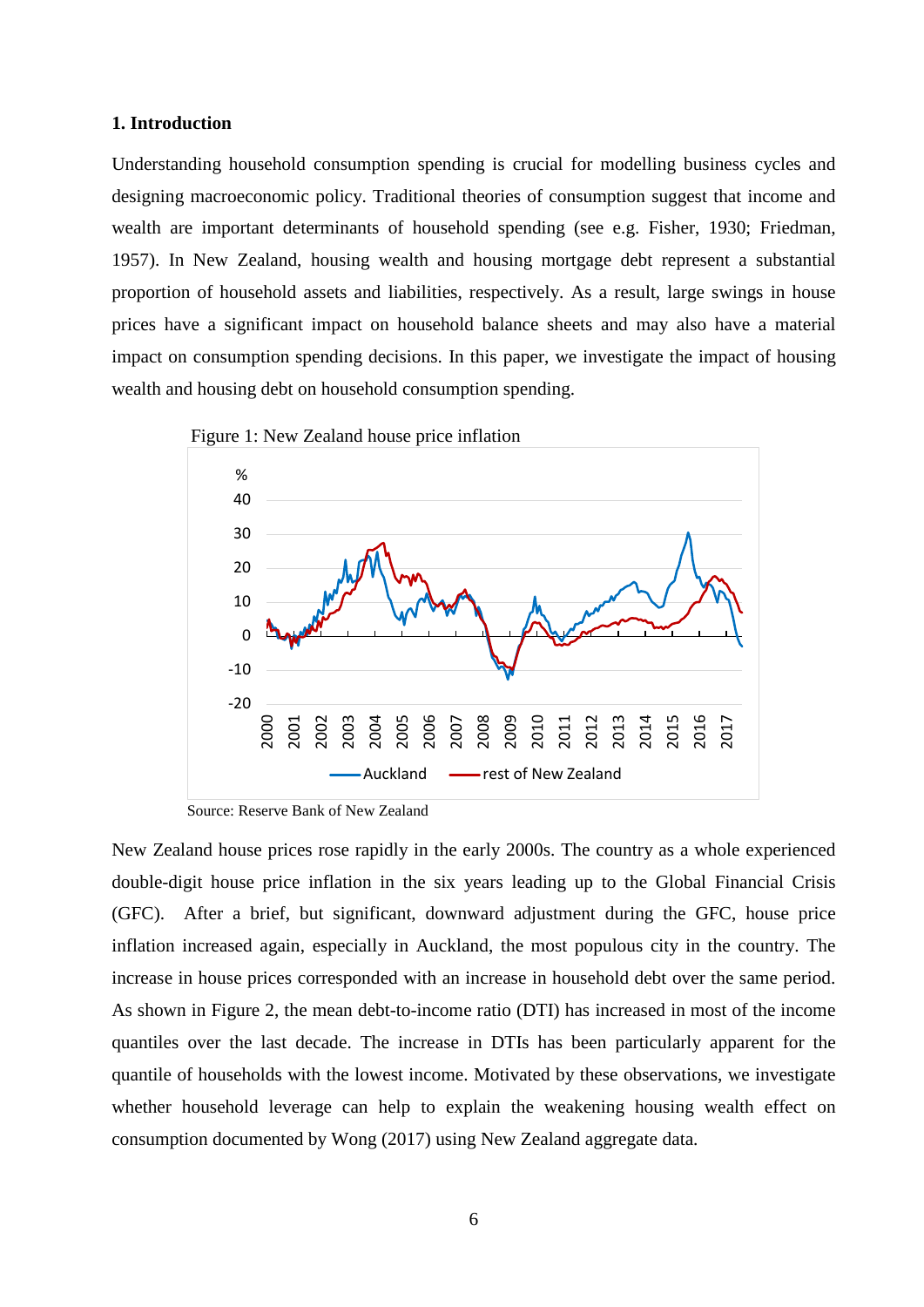

Figure 2: Mean of DTI by income group

Note: The DTI is calculated from homeowners only. Source: HES

We use microdata from Statistics New Zealand's "Household Economic Survey" (HES) to investigate how household leverage affects the marginal propensity to consume (MPC) out of housing wealth. HES data provide detailed information on household spending, income and loans. We combine HES data with Real Estate Institute of New Zealand (REINZ) micro house price data to address the endogeneity issues that arise from using household-level cross-sectional data.

Empirically, estimating the effect of housing wealth changes on household expenditure faces two types of endogeneity issues. First, any evidence of an association between housing wealth variations and consumption changes could be driven by unobservable confounding factors such as future income expectations or household preferences. Second, naive regressions with total household spending can suffer from reversed causality, in which high housing-related spending leads to higher property values.

This paper seeks to address both endogeneity challenges. To deal with the endogeneity arising from confounding factors, we use local average house prices as an instrument for individual house prices. The instrumental variable (IV) estimation improves the estimated elasticity of housing wealth to expenditures through two channels. First, the instrument exploits crosslocality variation in house prices to extract the exogenous component of house price differences at the individual level. Cross-locality differences in house prices are mainly driven by local amenity differences. Those factors are arguably exogenous to household characteristics, such as risk aversion and housing preference. Second, the instrument also helps to reduce the estimation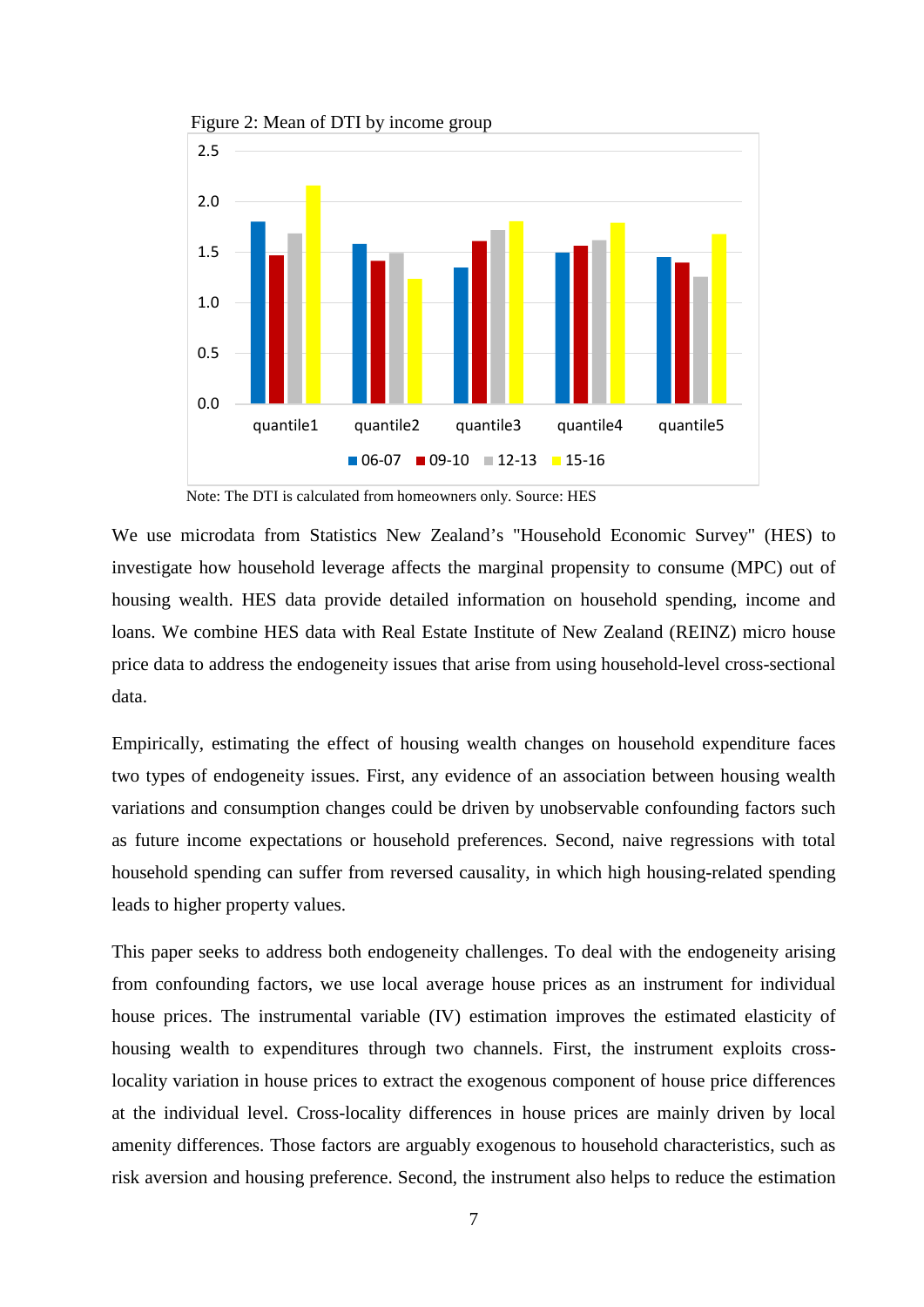bias caused by measurement errors in the house prices reported in the HES. The Household Economic Survey covers approximately 3000 households each quarter. In contrast, the REINZ housing sales data cover about 95 percent of all housing transactions in New Zealand and the house price data are highly accurate. To deal with the second cause of endogeneity, we take advantage of the detailed reporting on household expenditures in the HES and separate household spending from those related to housing improvements, maintenance and mortgagerelated costs. These types of expenditures drive housing value higher and lead to reversed causality. We conduct our regressions on non-housing consumption expenditures.

In the empirical analysis, we first assess the validity of average local house prices as an instrument for individual house prices. The first stage regression suggests that the instrument can explain up to 22 percent of the variation in individual house prices reported in HES. We then run a benchmark regression of total household expenditure excluding housing-related spending on housing wealth. The IV estimation suggests that using household-level prices leads to downward bias, which is the result of various causes of endogeneity issues discussed above. The average MPC out of a one-dollar increase in exogenous housing wealth is around [2](#page-7-0).2 cents.  $2$  All regressions control for income, household characteristics, and regional and time fixed effects. We also split non-housing expenditure into durables and non-durables. In line with other studies in the literature, we find that durable consumption is more sensitive to changes in housing wealth than non-durables.

We then focus on the role of household leverage in determining the MPC out of housing wealth. In this analysis, we study how leverage measures, such as the loan-to-house-value ratio (LVR) and the DTI, affect the estimated MPC out of housing wealth. Overall, we find that household leverage weakens the MPC associated with housing. To examine the robustness of these findings, we investigate whether household spending responds differently depending on the age and type of home ownership. The findings confirm that the consumption of mortgagors is less sensitive to housing wealth as compared to outright homeowners. The regression with an age-housing wealth interaction also shows that the response of younger households to changes in their housing wealth is weaker than the response of older households, which tend to be less leveraged.

Mian, Rao and Sufi (2013) (MRS hereafter) use county and zip code-level data from the United States (US) to estimate the MPC out of housing equity shocks. They obtain MPC estimates in

<span id="page-7-0"></span><sup>2</sup> Refer to section 4.1 for the calculations.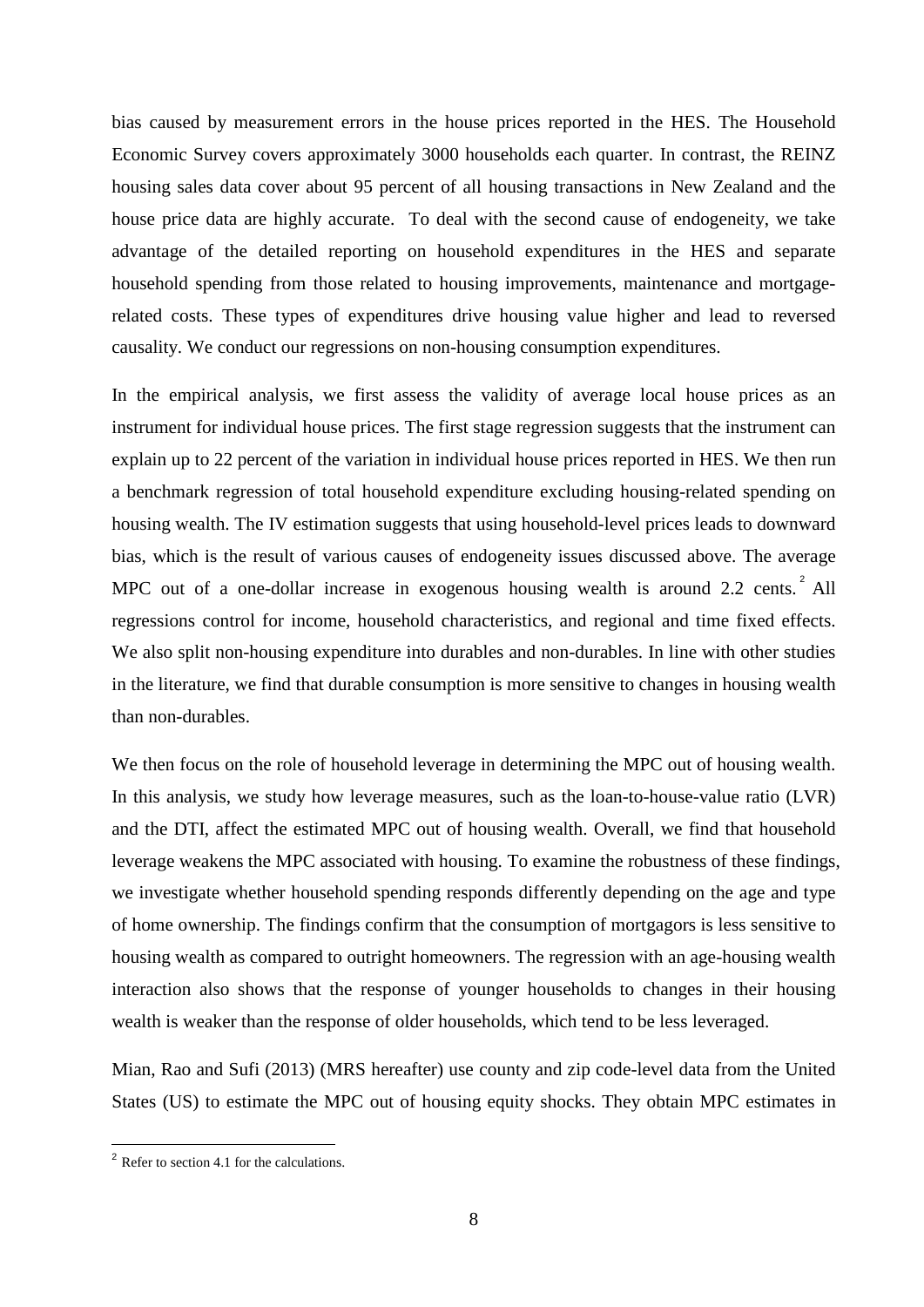the range of 5 to 7 cents for every dollar change in housing net worth. This estimate is higher than our result. In addition, in contrast to our finding, MRS show that consumption responses to wealth shocks are stronger in highly indebted counties. There are several possible reasons why our results differ from those of MRS. First, MRS construct a pseudo panel of data by aggregating geographic areas into county-level data units. Conversely, while they estimate the aggregate MPC at the county level, our estimate is the MPC at the individual household level. As shown in Yao, Fagereng, and Natvik (2015), using detailed Norwegian household data, aggregating household level data into municipality or county levels magnifies estimated MPCs relative to their micro-level counterparts.

Second, MRS study the period 2006-2009, during which the US housing market experienced a severe down turn, while in our New Zealand sample, house price inflation was mostly positive. The difference in our estimated interaction coefficients could suggest that the role of leverage on the housing wealth effect is asymmetric, depending on whether house prices are increasing or decreasing.

More broadly, our paper is closely related to a growing literature on the housing wealth effect. A large housing wealth effect relative to non-housing wealth is documented by Case, Quigley and Shiller (2005) and Carroll, Otsuka and Slacalek (2011). Using aggregate data, the estimated MPC out of housing wealth in these studies range from 3 to 5 cents on a dollar gain in housing wealth. Studies that use microdata reveal a more detailed picture about the housing wealth effect. For example, Campbell and Cocco (2007) use the UK Family Expenditure Survey and show that the elasticity of consumption to house prices depends on age and tenure types. In line with our study, MPCs are larger for older homeowners, perhaps because lifetime horizon effects are at play.

Since the GFC, a new strand of papers has emerged focusing on the role of household leverage in shaping the housing wealth effect on consumption. Dynan (2012) studies the direct impact of debt on consumption using household-level panel data and shows that leverage lowers household consumption. Her study, however, does not investigate the moderating role of leverage in the impact of housing wealth on consumption.

Motivated by this US literature, international evidence has been fast accumulating, revealing additional insights. Yao, Fagereng, and Natvik (2015) use detailed Norwegian household data and find that housing leverage, measured by the loan-to-value ratio, amplifies the housing wealth effect by about 19-30 cents. Hviid and Kuchler (2017) use a large Danish household panel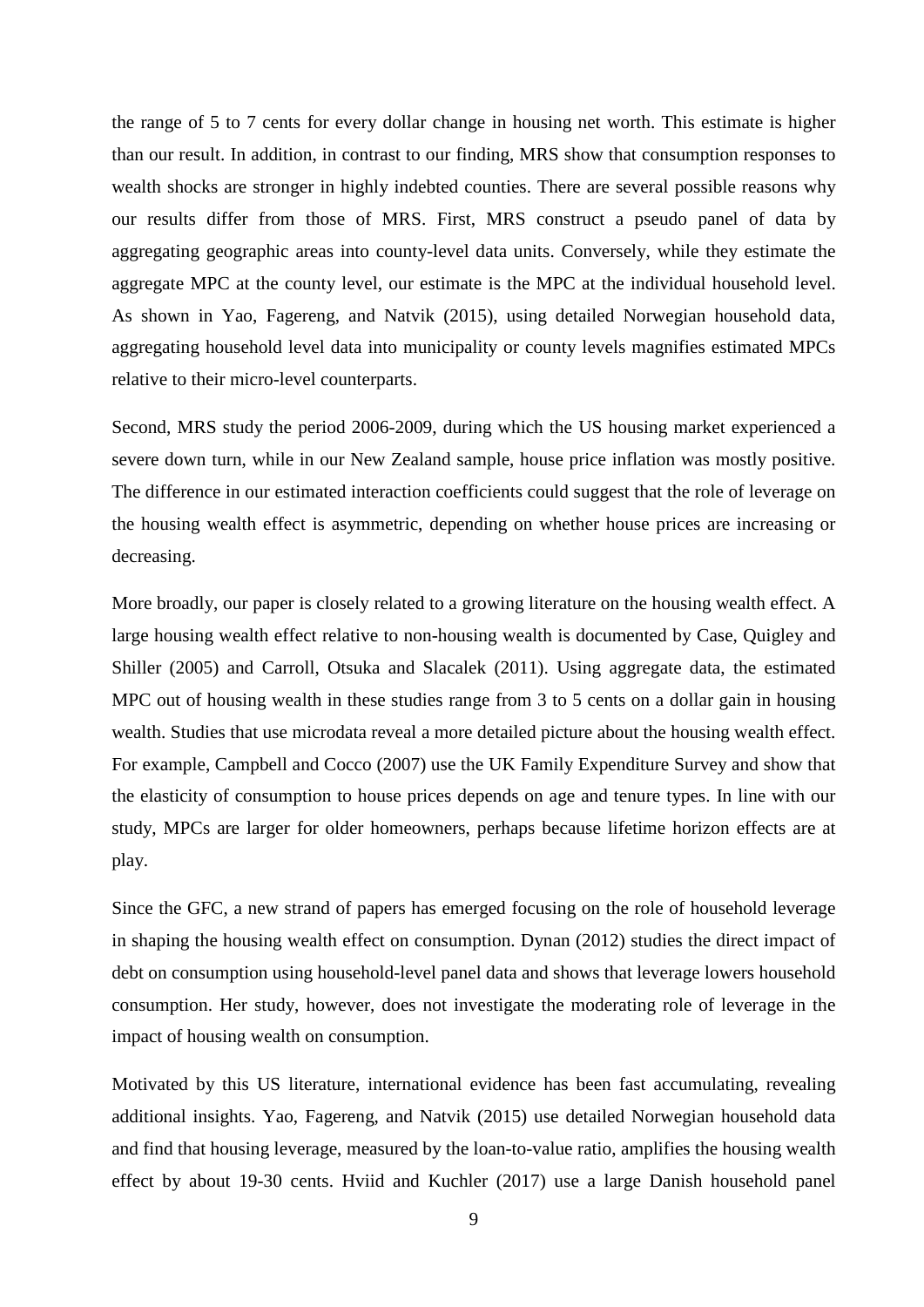dataset and document asymmetric MPCs out of positive and negative house wealth shocks. Household consumption appears more sensitive in response to negative housing wealth shocks than to positive ones. The asymmetric housing wealth effect was suggested earlier by Engelhardt (1996) and Skinner (1989, 1994) using US microdata. Our paper documents a different asymmetric housing wealth effect, when controlling for the household leverage ratio. As stated above, we find that New Zealand household spending is less sensitive to housing wealth when the leverage ratio is high. We provide micro evidence that rising household leverage has contributed to the declining MPC out of housing wealth that Wong (2017) observes in the aggregate data.

The present paper is organised as follows. Section 2 discusses the HES data. This is followed by a discussion of the empirical approach in Section 3. Section 4 presents our empirical results and robustness checks. We conclude in Section 5.

#### **2. The Household Economic Survey in New Zealand**

The HES collects comprehensive data on household residents living in permanent dwellings. The HES covers multiple aspects of household economics including highly disaggregate household expenditures, income, and loans. The survey also covers demographics, home ownership status, and house values. The data are stratified by different population benchmarks including age, sex, population per region, two-adult and non-two-adult households, and people of Maori ethnicity. This stratification guarantees proper weighting of households and a high degree of comparability across time since the data are cross-sectional rather than longitudinal. Data are collected in one-year waves extending from July to June.

In line with the literature, our study is primarily interested in non-housing expenditures. The focus on non-housing expenditure is to break the reverse causality between housing expenditures and house prices. The excluded housing expenditures are expenses on house maintenance, improvements, and mortgage repayment. The HES expenditure data are only disaggregated into housing and non-housing components triennially. We, therefore, focus our analysis on the four waves with detailed expenditure data only. These waves are 2006-2007, 2009-2010, 2012-2013, and 2015-2016. We also use the disaggregate expenditure data to break our non-housing expenditures into durables, and non-durable components. Appendix A lists the items of expenditures that fall into each of these categories.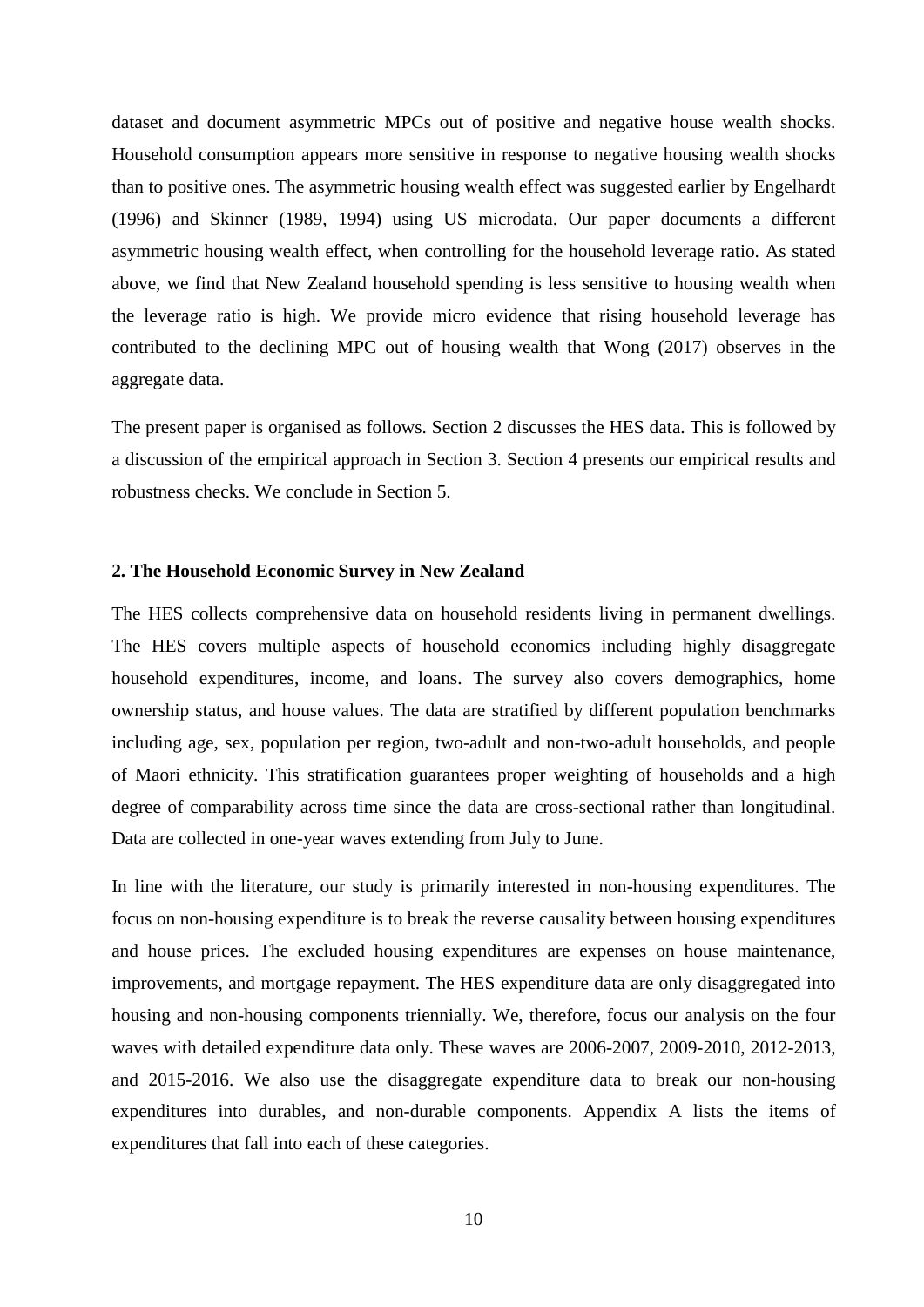The address of each household in the survey is reported at different levels of aggregation. The population of New Zealand is broken down into 47,062 meshblocks (MB), 2,020 area units (AU), and 65 territorial authorities (TA). In the empirical analysis, we control for regional fixed effects by using TA dummies and use the average house selling prices at the AU level.<sup>[3](#page-10-0)</sup>

The HES does not report complete wealth-related data in the triennial waves which contain detailed expenditures. For the particular purpose of this paper, however, the HES reports the rateable value of the primary dwelling of the household and the year it was valued. The primary dwelling is the dwelling occupied by the respondents at the time of the interview. The rateable value of the dwelling is estimated by the territorial authority for levying rates. For the dwellings rated in years prior to the survey date, we use REINZ data on house price inflation to ensure all house values are up to date. We inflate house prices at the TA level.

Households fall into one of three housing tenures: renters; owners with a mortgage; and owners without a mortgage. Since this study is interested in homeowners only, we drop the renters from the study. As the house values are available for the primary property only, we exclude households with multiple properties from our analysis. This is done through two stages. First, we exclude any household that owns a house and receives rental income on another property. Second, we exclude the households with LVRs above 0.8. These exclusions lead to a 13 percent reduction of the total sample size, but make the LVR figure more sensible.<sup> $4$ </sup> This is because it is most likely that only households with multiple properties can have LVRs higher than 0.8, especially after the Reserve Bank of New Zealand introduced LVR restrictions in 2013. The overall sample size used for the empirical analysis includes 4644 households.

To capture the actual income of each household, we use the gross disposable annual income data reported by the New Zealand Treasury, which is based on HES raw data. Finally, inflationadjusted house prices, disposable income, and debt data are used to construct two different measures of household leverage. First, DTIs are constructed by using total household debt and disposable income. Second, LVRs are computed as the ratio of total household debt over the primary house value at the time of survey. Both measures are based on outstanding debt, rather than at the time of loan origination, to capture the actual level of leverage at the time of interview.

<span id="page-10-0"></span><sup>3</sup> For more information about geographic boundaries, visit:

[http://www.stats.govt.nz/browse\\_for\\_stats/Maps\\_and\\_geography/Geographic-areas/digital-boundary-files.aspx.](http://www.stats.govt.nz/browse_for_stats/Maps_and_geography/Geographic-areas/digital-boundary-files.aspx)

<span id="page-10-1"></span> $4$  Before excluding those observations, the average LVR was 31.3, which means there are some extreme values in the sample.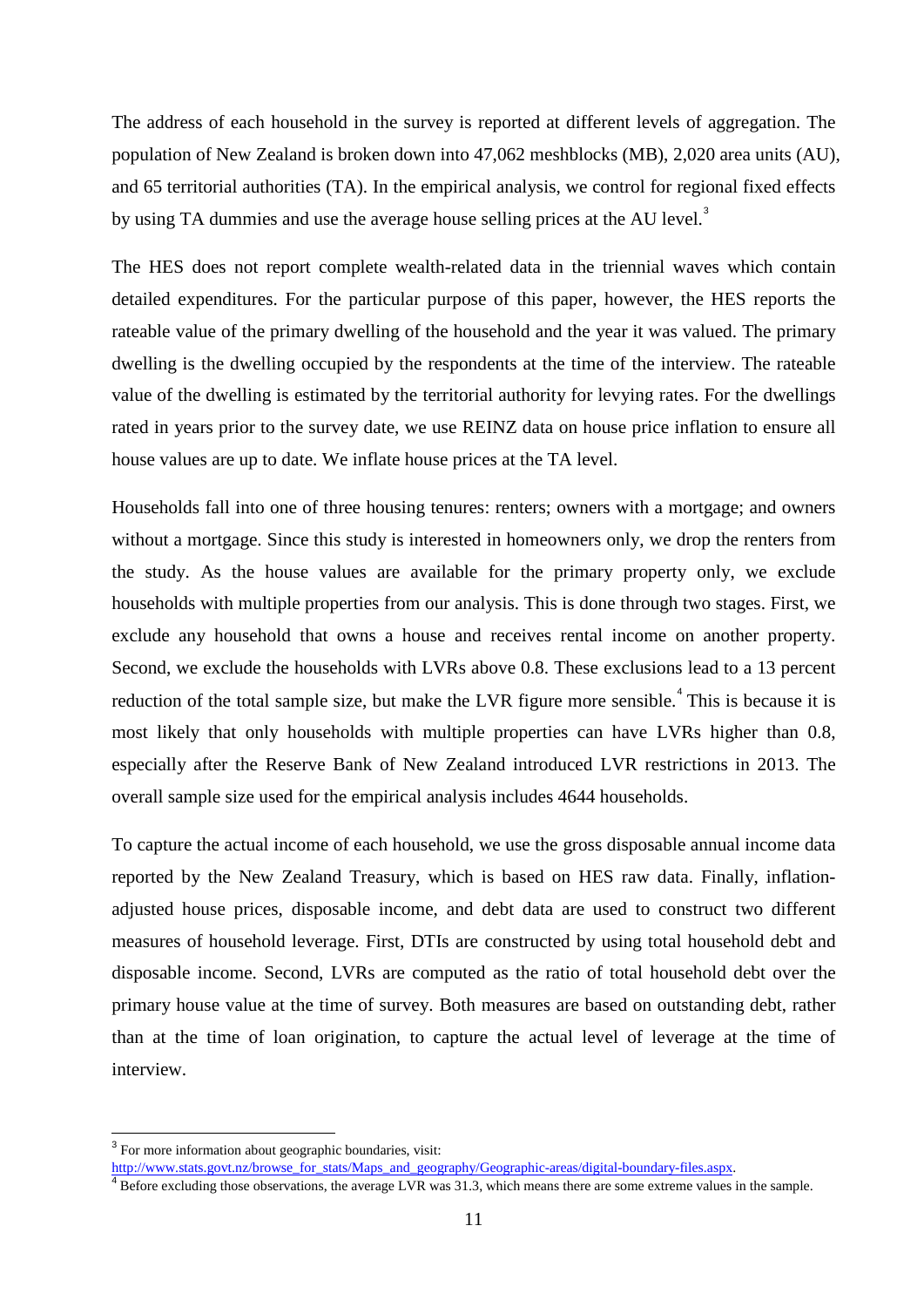#### **2.1 Descriptive statistics**

Table 1 reports the mean of the main variables in our regression. We first show them for the full sample and then present them for each wave. As our later analysis will focus mainly on households who own their homes, we only report the statistics with respect to homeowners in Table 1. In general, the age and the size of households are stable across waves.<sup>[5](#page-11-0)</sup> Over time, expenditures have increased substantially, along with disposable income. However, during the same period, the increase in house prices resulted in a significant rise in debt as mortgages constitute the main share of household debt. Income growth has lagged behind the increase in debt over time, as illustrated by the upward trend in the DTI ratio. The average LVRs reported in table 1 are lower than those that are typical when loans are first originated because the averages here reflect borrowers who have paid down some of their debt, and also include households that are entirely debt free.

| $\mathbf{r}$                        | all waves | 2006/07 | 2009/10 | 2012/13 | 2015/16 |
|-------------------------------------|-----------|---------|---------|---------|---------|
| Sample size                         | 4,644     | 1,201   | 1,180   | 1,196   | 1,067   |
| Age of household head               | 57.2      | 56.2    | 57.0    | 58.0    | 57.7    |
| Number of persons                   | 2.3       | 2.4     | 2.3     | 2.3     | 2.4     |
| Non-housing expenditure             | 41,841    | 37,152  | 38,546  | 44,060  | 49,128  |
| Disposable income                   | 66,024    | 51,402  | 62,062  | 71,856  | 82,605  |
| Housing wealth (using the HES data) | 418,784   | 357,868 | 352,661 | 405,461 | 592,396 |
| Total debt                          | 135,382   | 102,634 | 131,681 | 136,539 | 184,977 |
| <b>DTI</b>                          | 1.9       | 1.8     | 2.0     | 2.0     | 2.1     |
| <b>LVR</b>                          | 0.32      | 0.29    | 0.33    | 0.34    | 0.33    |

Table 1: Descriptive statistics for homeowners over time

Notes: All nominal values are in New Zealand dollars. Homeowners include mortgagors and outright owners. Throughout the study, the number of reported observations is rounded up or down randomly to a multiple of three in compliance with Statistics New Zealand rules. Owners with multiple properties are dropped from the analysis.

Table 2 breaks down homeowners into mortgagors and outright owners. Owners with mortgages tend to be younger than outright owners; the latter tend to be closer to the age of retirement. Mortgagors also have more people in the household (their children), earn higher income, and have higher non-housing spending than outright owners. In per capita terms, however, outright owners still have higher income and expenditure. The two types of owners have similar (gross) housing wealth, but their debt levels are of course markedly different. Mortgage debt is the largest component of household debt, and mortgagors have debt levels that are typically 3 times higher than those of outright owners. As a result, their leverage ratios are also much higher.

<span id="page-11-0"></span><sup>&</sup>lt;sup>5</sup> The main respondent to the survey is deemed to be the household head.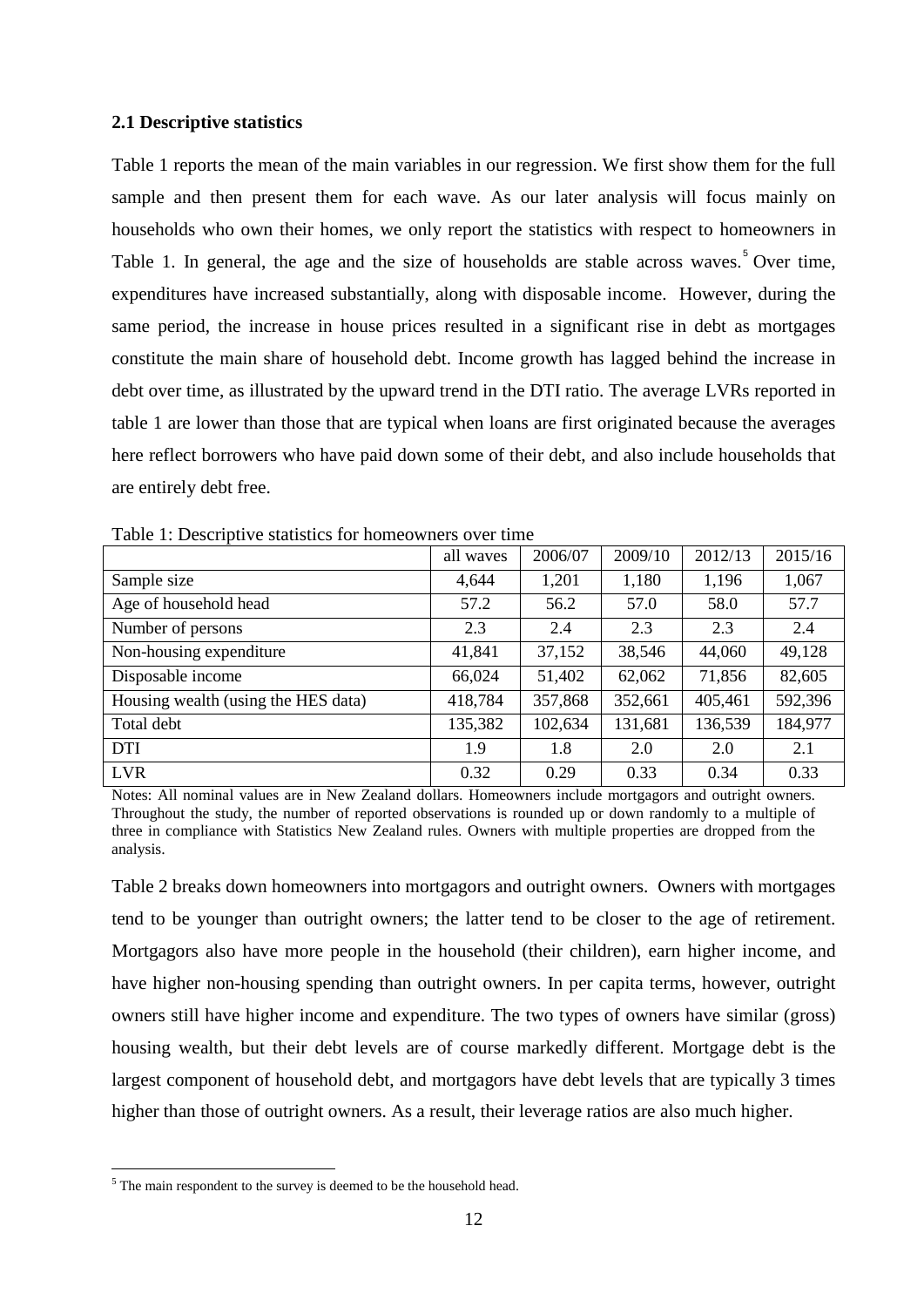Table 3 presents the descriptive statistics for households in different age cohorts. From this table, we observe that most households fall in the oldest age cohort. Households with a head older than 60 year old are more than three times as common as households with a head younger than 40. This age composition potentially impacts on our quantitative results. Older households typically have lower income, consume less, and live in lower-value housing compared to households in young and prime cohorts. Most importantly for this study, the LVRs and DTIs tend to decline with age as older households tend to have paid down most of their debts.

| Table 2: Descriptive statistics by tenure type |  |  |  |
|------------------------------------------------|--|--|--|
|------------------------------------------------|--|--|--|

|                         | Mortgagors | Outright homeowners |
|-------------------------|------------|---------------------|
| Sample size             | 1,670      | 2,974               |
| Age of household head   | 44.4       | 63.3                |
| Number of persons       | 2.9        | 2.0                 |
| Non-housing expenditure | 45,847     | 39,447              |
| Disposable income       | 77,129     | 59,388              |
| Housing wealth          | 419,614    | 418,289             |
| Total debt              | 144,350    | 44,759              |
| <b>DTI</b>              | 2.1        | 0.6                 |
| <b>LVR</b>              | 0.34       | 0.11                |

Notes: All nominal values are in New Zealand dollars.

|                         | Young $(20 – 40)$ | Prime $(40 - 60)$ | Old $(60 - 80)$ |
|-------------------------|-------------------|-------------------|-----------------|
| Sample size             | 610               | 1,702             | 2,183           |
| Number of persons       | 3.14              | 2.68              | 1.62            |
| Non-housing expenditure | 45,968            | 50,601            | 31,477          |
| Disposable income       | 79,618            | 80,857            | 44,937          |
| Housing wealth          | 460,415           | 493,081           | 441,887         |
| Total debt              | 174,132           | 128,953           | 51,070          |
| <b>DTI</b>              | 2.46              | 1.82              | 1.3             |
| <b>LVR</b>              | 0.43              | 0.29              | 0.16            |

Table 3: Descriptive statistics by age groups

Notes: All nominal values are in New Zealand dollars.

#### **3. Empirical approach**

Because our data are a series of repeated cross-sectional waves, we set up the following baseline regression equation:

$$
logC_i = \beta_0 + \beta_1 log HP_i + \beta_2 log Y_i + \sum_{k=1}^{K} \beta_k Z_i^k + \mu_i,
$$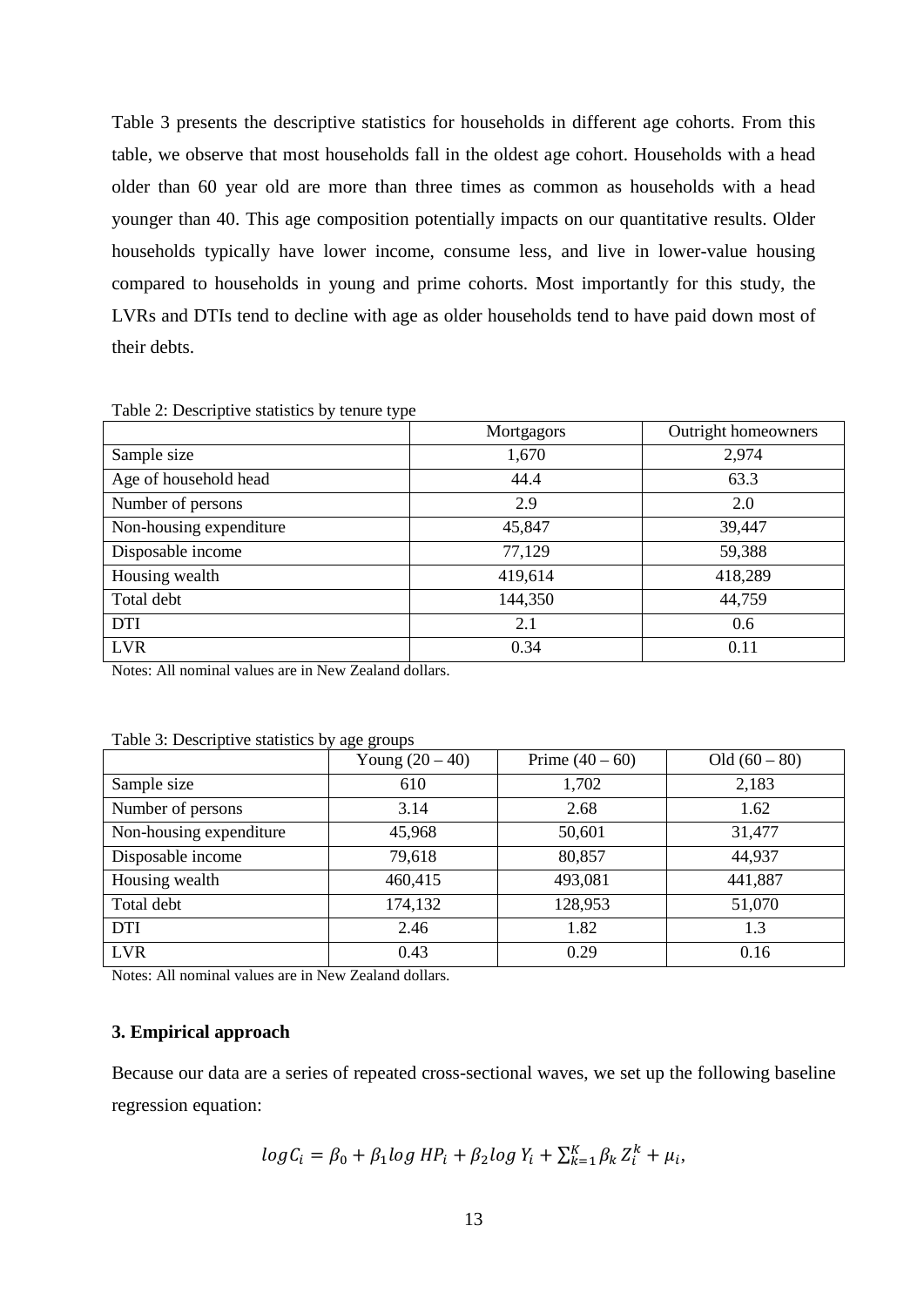Where  $C_i$  is non-housing expenditure,  $HP_i$  is housing wealth, and  $Y_i$  is disposable income. All regressions in this study include an  $N \times K$  matrix of N observations and K control variables ( $i$  $=1,..., N$ ;  $k = 1,..., K$ ). The control variables are age, age squared, education dummies, number of people employed, household composition dummies (single-person, couple, couple with children), an ethnicity dummy, territorial authority dummies, and wave dummies.

If  $\log HP_i$  is truly exogenous, we can interpret the estimated coefficient  $\beta_1$  as the MPC out of housing wealth. However, endogeneity issues are always a challenge to interpreting empirical results. The major concern is that confounding factors could be driving both the consumption expenditure and housing wealth of the household. With our cross-sectional data, we cannot control for all possible household characteristics. As a result, estimating  $\beta_1$  directly using HES house prices would lead to biased results and the direction of the bias would depend on the correlation between the unobserved confounding factors and the variables in the regression. For this reason, we use house prices at the area unit (AU) level to identify the effect of house prices on the consumption of households in the HES.<sup>[6](#page-13-0)</sup> We regard the cross-AU variations in average house prices as being exogenous relative to the characteristics of individual households. In particular, we use average house sale prices at the AU level as an instrument for household-level house prices from the HES. We derive the mean sales price of three-bedroom residential houses for each AU and each year between 2006 and 2016 using REINZ data which covers 95 percent of actual housing sales in New Zealand. We then use the address information and interview years in the HES to match each household to the corresponding mean house sale price in the AU. This, to a large extent, resolves the endogeneity problem due to unobservable household characteristics driving the empirical results. For example, in an AU, residences are typically mixed from different backgrounds, jobs and demographic characters. As a result, an individual household's preference or high-income expectation would be unlikely to be correlated with the average home selling prices in an AU, unless it was driven by region-specific economic factors, which should be captured by the regional dummies in the regression equation. In addition, the use of an IV approach also helps in overcoming the measurement error in the HES house price data, which are based on the capital values estimated for city councils periodically.

Regressing the log of HES house prices on the log of local average house prices yields an intercept coefficient of 0.78. The coefficient is statistically significant at the 1 percent level and

<span id="page-13-0"></span> $6$  AUs are roughly comparable to zip-codes in the US. For more information about geographic definitions in New Zealand refer to section 2.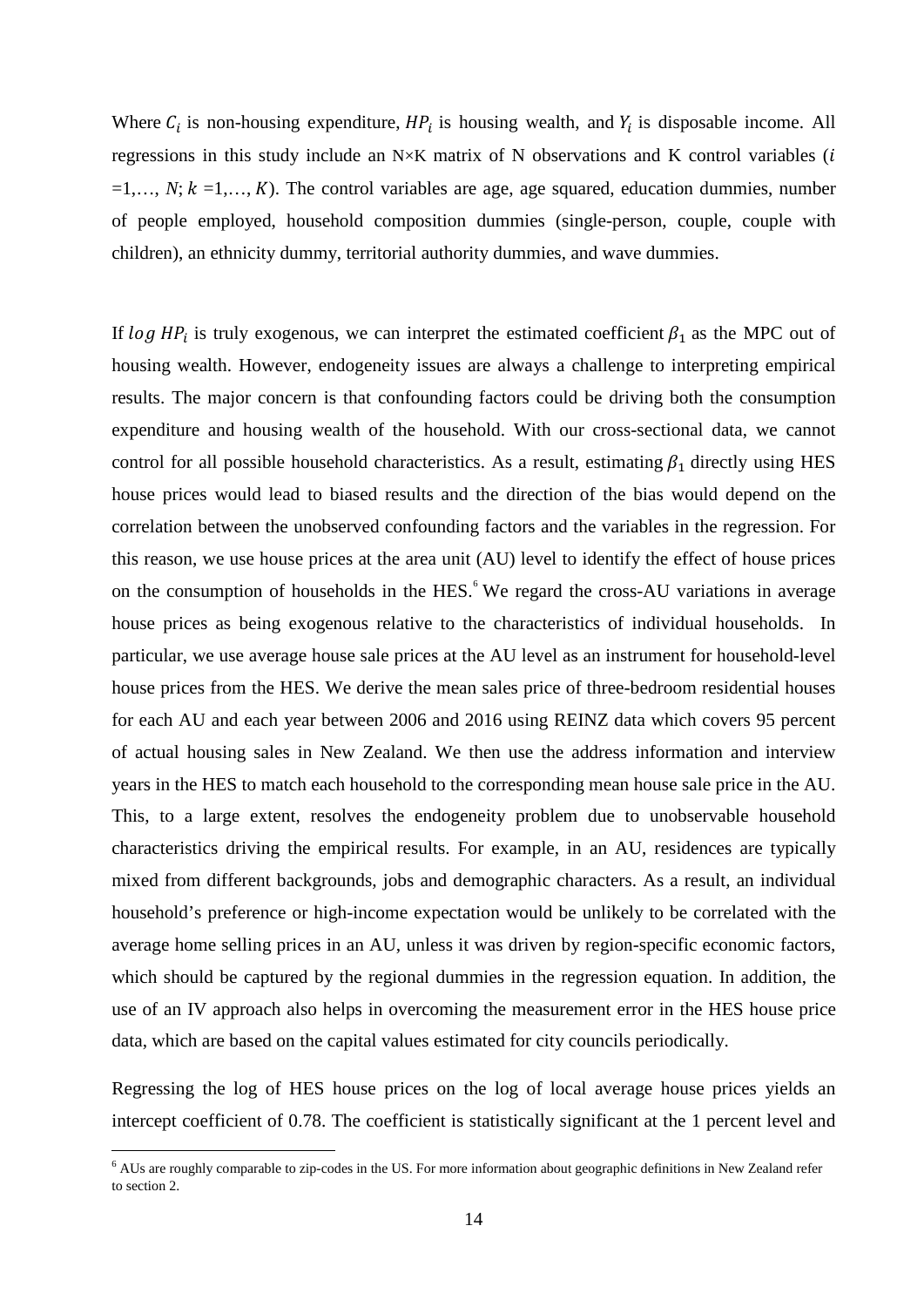the regression has a goodness of fit of 22 percent. We use this first stage regression to obtain the fitted values which represent the exogenous component of the variation in individual house prices.

#### **4 Results and discussions**

#### **4.1 Marginal propensity to consume out of housing wealth**

Table 4 shows the estimation results for the baseline regression for three specifications. In specification i, housing wealth is measured at a household-level and it is sourced from the HES as described in Section 2. The estimated coefficient  $\beta_1$  is 0.09 and it is statistically significant. In column ii, we report the estimate based on average house prices at the AU geographic level. In this case, AU house prices are used as a proxy for exogenous variations in individual housing wealth. Specification iii uses the instrumental variable approach described in the previous section.

| Dependent variable              |           | Log non-housing expenditures |           |
|---------------------------------|-----------|------------------------------|-----------|
|                                 |           | $\mathbf{ii}$                | iii       |
| Log housing wealth (HES)        | $0.09***$ |                              |           |
|                                 | (0.03)    |                              |           |
| Log housing wealth (AU average) |           | $0.17***$                    |           |
|                                 |           | (0.02)                       |           |
| Log housing wealth $(IV)$       |           |                              | $0.22***$ |
|                                 |           |                              | (0.03)    |
| Log income                      | $0.40***$ | $0.40***$                    | $0.40***$ |
|                                 | (0.02)    | (0.02)                       | (0.02)    |
| Other controls                  |           |                              |           |
| Observations                    | 4,644     | 4,644                        | 4,644     |
| Adjusted $R^2$                  | 0.57      | 0.57                         | 0.57      |

Table 4: Baseline regression results using different measures of housing wealth

Note: The control variables are listed in section 2. The standard errors are reported in parentheses. \*\*\* indicates significance at 1 percent.

The estimated MPC using AU prices is almost twice as large as the estimate obtained from HES housing wealth. As we discussed before, the regression based on HES housing value might suffer from multiple problems, which might lead to bias in different directions. In particular, the endogeneity due to unobservable confounding factors might cause upward bias if the unobservable household characteristics are positively correlated with house prices. For example, a higher income expectation could be driving both consumption and the housing value of a household. Similarly, if a household is more impatient, they will also spend more and buy an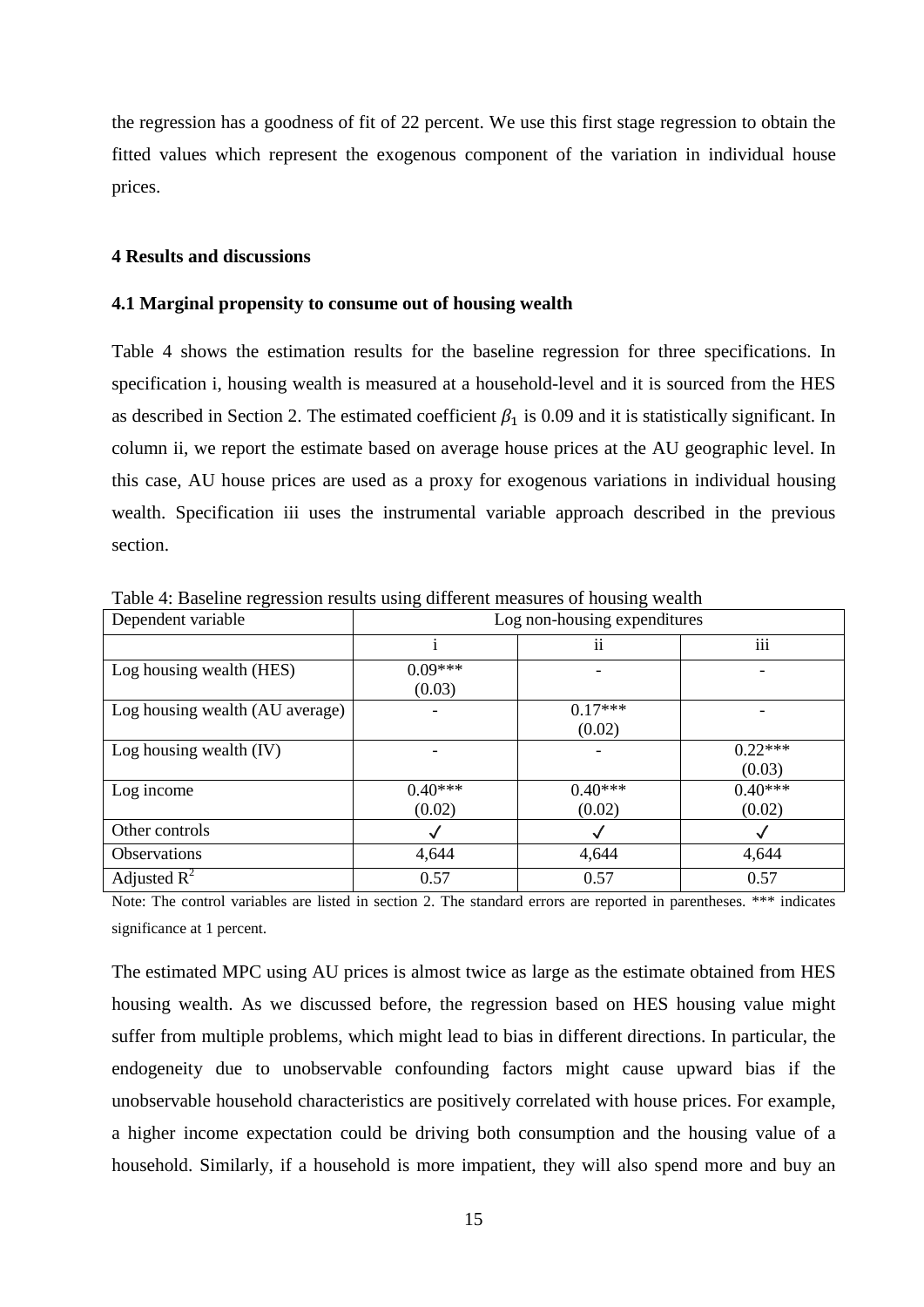expensive house. On the other hand, measurement errors in HES house prices could lead to attenuation bias. As the estimated coefficients increase from regressions i to ii and iii, this suggests that the measurement error in the HES house prices has a stronger impact on the results than the endogeneity issue discussed above. Using average local house prices as a proxy variable in specification ii yields a smaller MPC as compared to the result reported in specification iii. This is largely because the local average house price variable cannot fully explain the changes in the HES house prices unless used as an instrument. We rely on the IV estimation for the rest of the paper.

The estimated elasticity of consumption spending to housing wealth is about 0.22. This means a one percent increase in housing wealth is associated with a 0.22 percent increase in consumption expenditure. In dollar terms, the average MPC out of a one-dollar increase in housing wealth is around 2.2 cents.[7](#page-15-0)

In Table 5, we separate non-housing expenditure into durable and nondurable spending. Columns iii in Table 4 and i in Table 5 are identical. We present the results again in Table 5 to give a sense of how MPC differs from durables, to non-durables, to total expenditures. In line with MRS, durable expenditures respond more strongly to changes in income and housing wealth compared to non-durable spending.

| Dependent                 | Log non-housing | Log non-durables | Log durables |
|---------------------------|-----------------|------------------|--------------|
|                           | Expenditures    |                  |              |
|                           |                 | ii               | iii          |
| Log housing wealth $(IV)$ | $0.22***$       | $0.17***$        | $0.26***$    |
|                           | (0.03)          | (0.03)           | (0.1)        |
| Log income                | $0.40***$       | $0.37***$        | $0.60***$    |
|                           | (0.02)          | (0.02)           | (0.05)       |
| Other controls            |                 |                  |              |
| <b>Observations</b>       | 4,644           | 4,644            | 3,792        |
| Adjusted $R^2$            | 0.57            | 0.56             | 0.14         |

Table 5: Baseline regression results using different definitions of non-housing expenditures

Note: The control variables are listed in section 2. For the definition of durables and non-durables refer to Appendix A. The number of observations is not identical as we could not perfectly match the addresses reported in HES and REINZ. The last column of durables has fewer observations as not all households reported durable non-housing expenditures within the two-week period of the survey. When restricting the samples in regressions i and ii to the same sample of regression iii, the results remain unchanged to the second decimal place. The standard errors are reported in parentheses. \*\*\* indicates significance at 1 percent.

<span id="page-15-0"></span> $<sup>7</sup>$  As in Table 1, the average annual non-housing household expenditure (C) is \$41,841 NZ dollars for homeowners. Using our</sup> house price sales data, the average house value (HP) at the AU level is \$418,784 NZ dollars. The elasticity is  $\Delta C/\Delta H$ P\*HP/C = 0.22, implying ΔC = 0.22\*C/HP\*ΔHP. Setting ΔHP=\$1, 0.22\*42,690/418,784 = \$0.022 dollar, i.e.2.2 cents.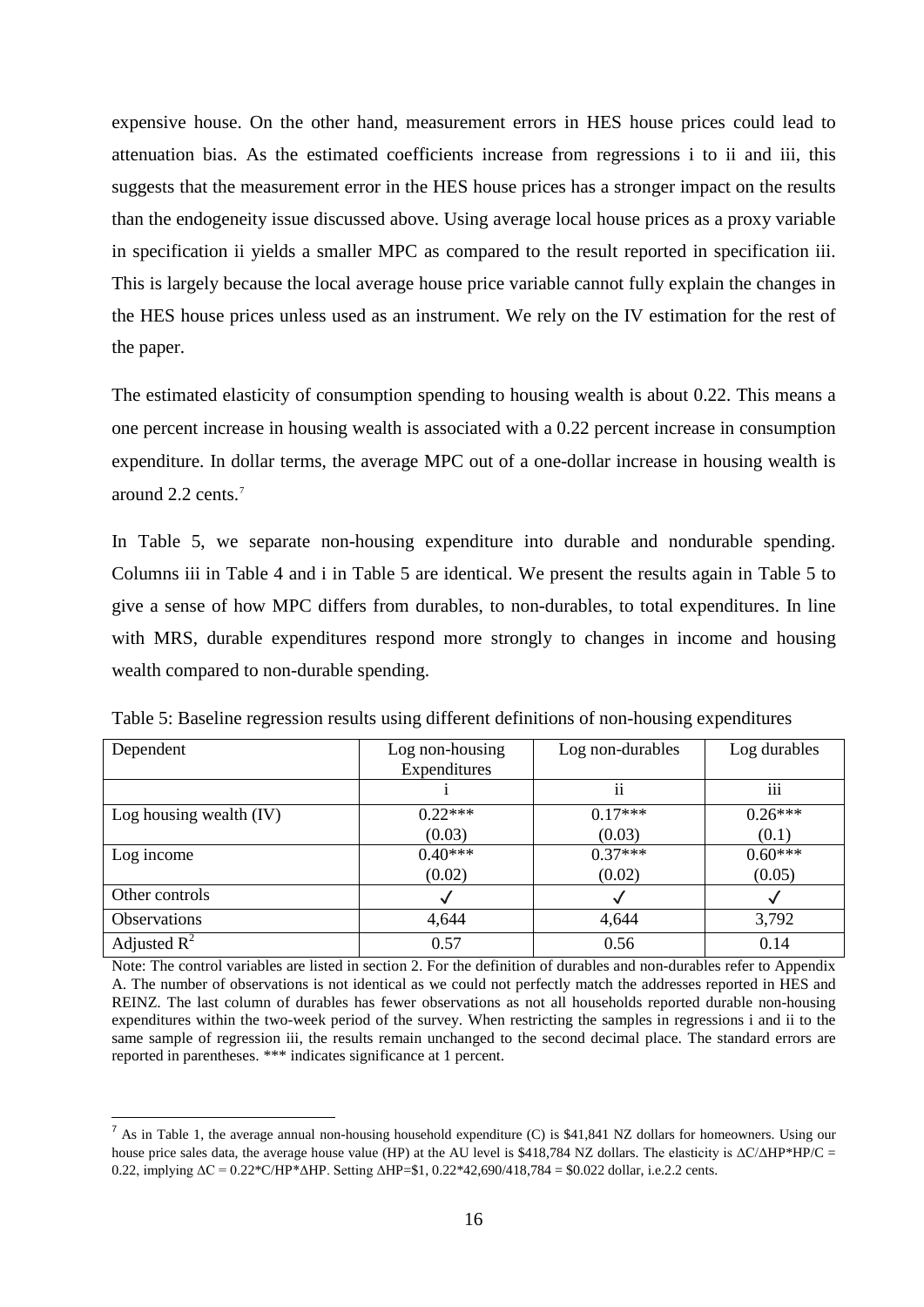#### **4.2 The effect of leverage**

Table 6 summarises the regressions on homeowner spending, controlling for the effect of leverage using either LVRs or DTIs. For both measures, we report the results of three specifications. In the first specification, column i, we only include the leverage ratio as a new independent control variable. The coefficient is estimated to be negative and highly significant. It appears that, relative to outright owners, an increase in LVR by 1 percentage point reduces the consumption spending of borrowers by 0.25 percent. This result confirms the debt-overhang channel, highlighted by Dynan (2012): household debt is an independent driver of consumption spending.

| Dependent variable                   | Log non-housing expenditures |               |            |            |           |              |
|--------------------------------------|------------------------------|---------------|------------|------------|-----------|--------------|
| Leverage ratio                       |                              | <b>LVR</b>    |            | <b>DTI</b> |           |              |
|                                      |                              | $\mathbf{ii}$ | iii        |            | ii        | iii          |
| Log housing wealth $(IV)$            | $0.20***$                    | $0.21***$     | $0.20***$  | $0.22***$  | $0.21***$ | $0.22***$    |
|                                      | (0.03)                       | (0.03)        | (0.03)     | (0.03)     | (0.03)    | (0.03)       |
| Leverage ratio                       | $-0.25***$                   | 1.09          |            | $-0.03***$ | $-0.15$   |              |
|                                      | (0.04)                       | (1.18)        |            | (0.01)     | (0.21)    |              |
| Leverage $\times$ log housing wealth |                              | $-0.10$       | $-0.02***$ |            | 0.01      | $-0.003***$  |
|                                      |                              | (0.09)        | (0.003)    |            | (0.02)    | (0.0005)     |
| Log income                           | $0.40***$                    | $0.40***$     | $0.40***$  | $0.39***$  | $0.39***$ | $0.39***$    |
|                                      | (0.02)                       | (0.02)        | (0.02)     | (0.02)     | (0.02)    | (0.02)       |
| Other controls                       |                              |               |            |            |           | $\checkmark$ |
| Observations                         | 4,644                        | 4,644         | 4,644      | 4,644      | 4,644     | 4,644        |
| Adjusted $\mathbb{R}^2$              | 0.57                         | 0.57          | 0.57       | 0.57       | 0.57      | 0.57         |

Table 6: The role of leverage in determining MPC out of housing wealth for homeowners

Note: The control variables are listed in section 2. The standard errors are reported in parentheses. \*\*\* indicates significance at 1 percent.

In specification ii, we allow the leverage ratio to interact with house prices. This specification provides another channel through which the leverage ratio can affect consumption, namely the housing wealth channel. As discussed in MRS, collateral constraints are part of the mechanism that translate movements in housing wealth into movements in consumption. During a severe housing market downturn, as in 2008/9 in the US, highly leveraged households face a binding borrowing constraint and their consumption falls more sharply in response to declines in housing wealth. Interestingly, in our regression ii, the estimated coefficient on the interaction term is negative, but the coefficient on the leverage ratio is positive. Both estimates are statistically significant. A closer look at the correlation between these two independent variables shows that the leverage ratio is highly correlated with the interaction term between leverage and housing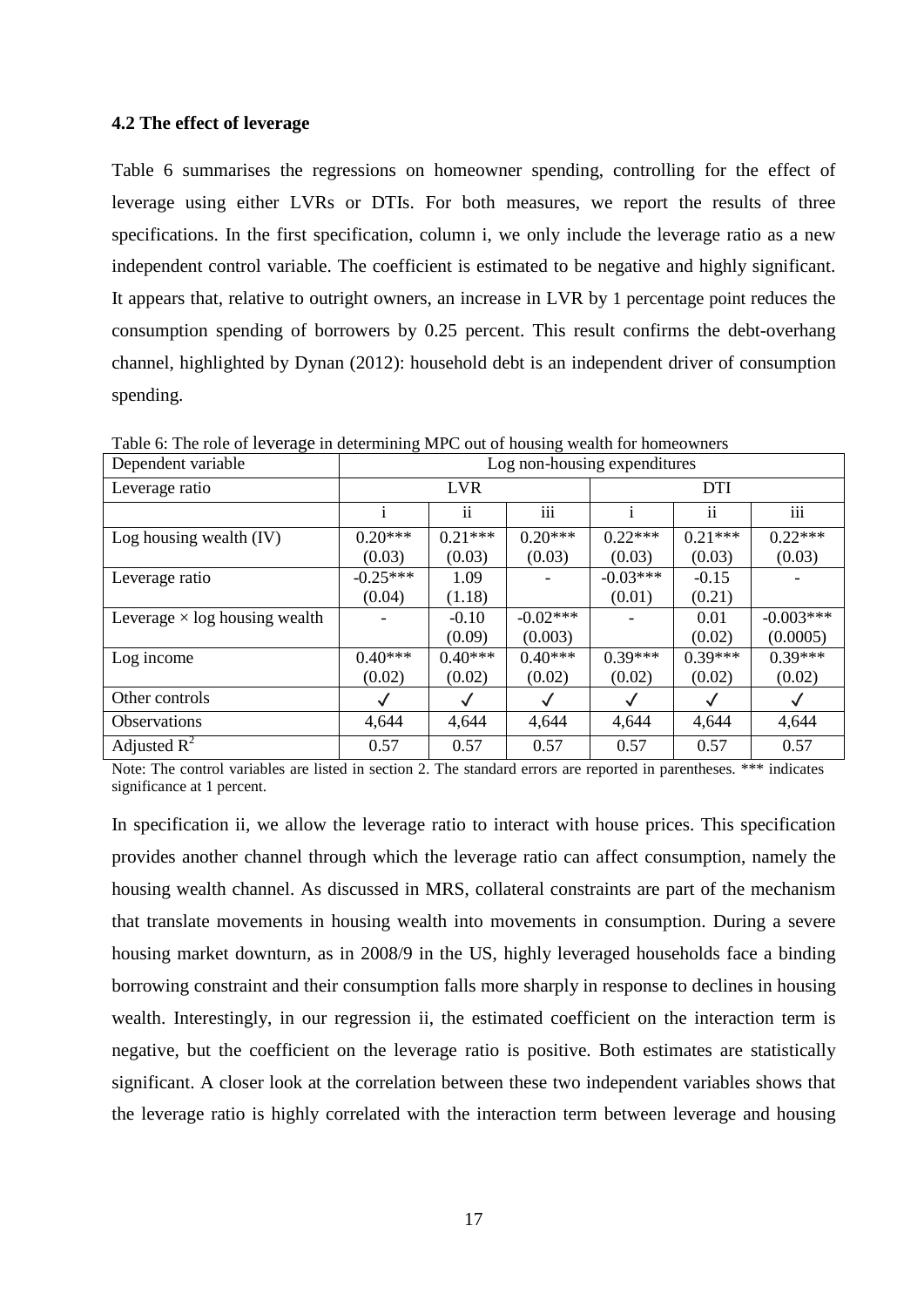wealth in the regression.<sup>[8](#page-17-0)</sup> This collinearity problem causes the associated coefficients to be imprecisely estimated. This motivates us to run the third specification with only the interacted leverage ratio and housing wealth covariate. Column iii shows that once the collinearity issue is removed, the estimated coefficient becomes negative and statistically significant. Using a DTI as a measure of household indebtedness delivers similar results as seen in the right half of the table.

Taking all the regressions together, we conclude that household indebtedness affects consumption spending through two channels. First, the debt-overhang channel as highlighted by Dynan (2012). Second, household indebtedness, especially via mortgage debt, acts as a drag on consumption spending, not only through the level effect, but also by influencing the slope of the housing wealth effect. Because of the collinearity issue, our data cannot separately disentangle these two channels. However, our empirical results also confirm the existence of the house wealth channel through which household indebtedness affect consumption spending.

A particularly interesting aspect of our results is that the estimated interaction coefficient is negative, which suggests that households with high leverage are less sensitive to exogenous house price variations. This result contrasts strikingly with MRS, who show that the household spending response to housing wealth shocks is stronger in regions with highly indebted households. They argue that the finding confirms the collateral constraint channel, which is studied by Iacoviello (2005) and Kiyotaki and Moore (1997). In the light of our empirical result, we argue that the relationship between household indebtedness and consumption spending is more complex than implied by MRS. One possible explanation for the difference in the impact of household indebtedness is that US studies mainly focus on the period after the Great Recession, when the US housing market suffered from a severe downturn, while in the most of the sample period for our New Zealand dataset house prices were growing (See Figure 1). The effect of the leverage ratio might be asymmetric in terms of how the consumption spending of borrowers responds to increases or decreases in housing wealth. Therefore, more theoretical modelling of the interaction between household debt and consumption is desirable in future research.

#### **4.2 Other robustness tests**

According to descriptive statistics in Table 2 and 3, household leverage is correlated with tenure types and age. For example, mortgagors tend to be significantly more leveraged relative to

<span id="page-17-0"></span><sup>&</sup>lt;sup>8</sup> See the cross-correlations table in the Appendix.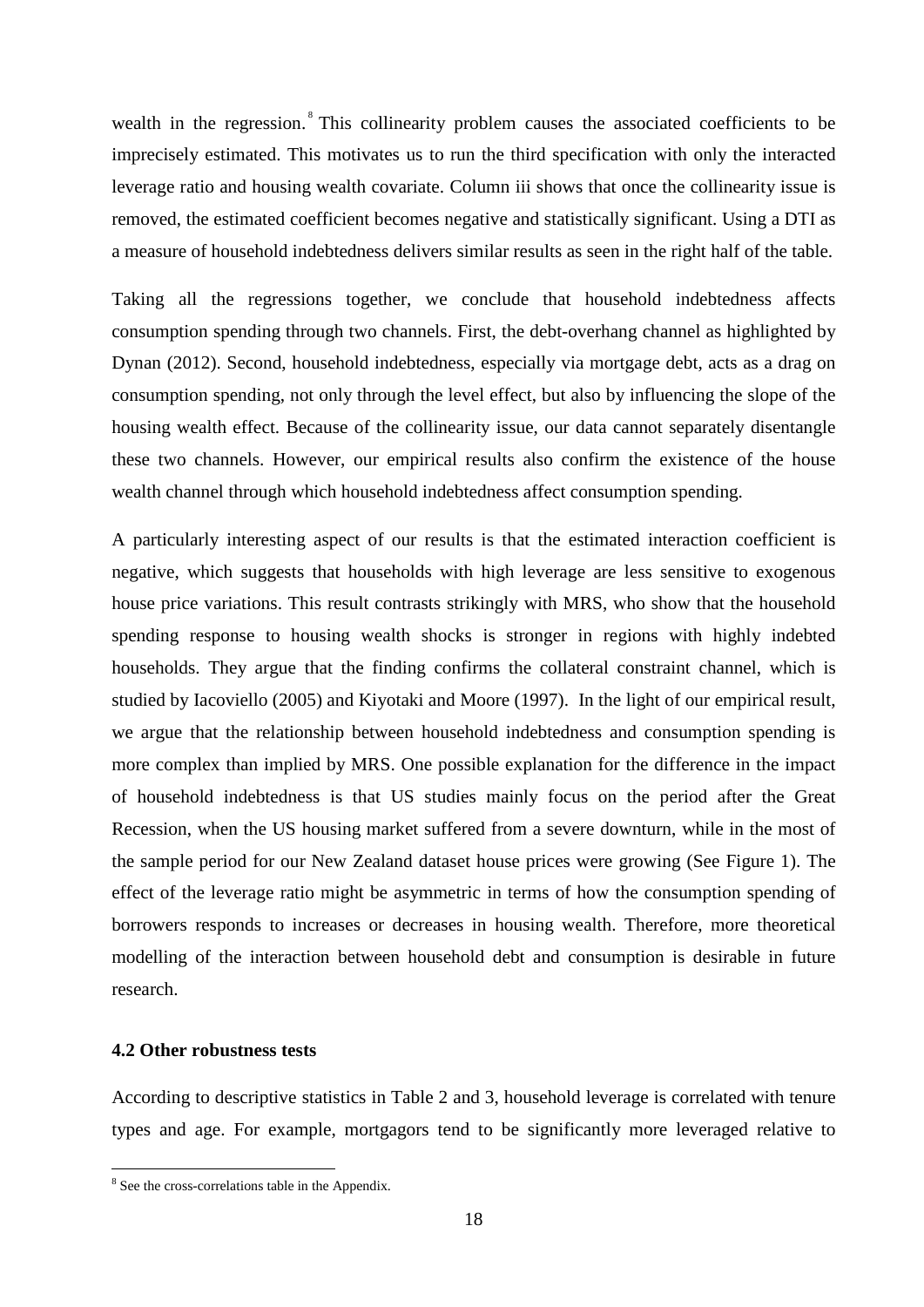outright owners, because the main type of household debt is mortgage debt. Table 3 shows that older households tend to be less leveraged as they have paid most of their mortgages down. To confirm the robustness of the findings reported in section 4.1, in this section, we use age and tenure type as a proxy for leverage. This exercise overcomes the potential measurement errors in the household leverage data.

In Table 7, specification i allows the age of the household head to interact with housing wealth. We find that age has a small but significant impact on the marginal propensity to consume out of housing wealth, suggesting that the expenditure of older households is slightly more responsive to changes in housing wealth. Given that older households have lower leverage, this result is consistent with our finding in the previous section.

In column ii, we interact a mortgagor dummy with housing wealth. The dummy takes one for mortgagors and zero for outright owners. The result in column i in this table as well as those in Table 6, implies that mortgagors are less sensitive to changes in housing wealth relative to outright owners.

| Dependent variable                          |                  | Log non-housing expenditures |                 |              |  |  |
|---------------------------------------------|------------------|------------------------------|-----------------|--------------|--|--|
|                                             | <b>Benchmark</b> |                              | $\overline{11}$ | iii          |  |  |
| Log housing wealth $(IV)$                   | $0.22***$        | $0.14***$                    | $0.20***$       | $0.22***$    |  |  |
|                                             | (0.03)           | (0.03)                       | (0.03)          | (0.03)       |  |  |
| Age×log housing wealth                      |                  | $0.001***$                   |                 |              |  |  |
|                                             |                  | (0.0002)                     |                 |              |  |  |
| Mortgagor dummy $\times$ log housing wealth |                  |                              | $-0.01***$      |              |  |  |
|                                             |                  |                              | (0.002)         |              |  |  |
| $DTI \times log$ housing wealth             |                  |                              |                 | $-0.005***$  |  |  |
|                                             |                  |                              |                 | (0.01)       |  |  |
| $Age\times DTI\times log$ housing wealth    |                  |                              |                 | $0.00006**$  |  |  |
|                                             |                  |                              |                 | (0.00)       |  |  |
| Log income                                  | $0.40***$        | $0.40***$                    | $0.39***$       | $0.39***$    |  |  |
|                                             | (0.02)           | (0.02)                       | (0.02)          | (0.02)       |  |  |
| Other controls                              | √                | $\checkmark$                 | $\checkmark$    | $\checkmark$ |  |  |
| <b>Observations</b>                         | 4,644            | 4,644                        | 4,644           | 4,644        |  |  |
| Adjusted $R^2$                              | 0.57             | 0.57                         | 0.57            | 0.57         |  |  |

Table 7: Estimated MPC by age and tenure type for homeowners

Notes: The control variables are listed in section 2. Standard errors are reported in parentheses. \*\*\* indicates significance at 1 percent.

In column iii, we re-estimate the regression equation as in Table 6, but add a three-way interaction term between age, DTI and housing wealth. The idea of this specification is to check if our estimate is driven by a life cycle pattern. Leverage is systematically high for younger compared to older households. If the housing MPC is also systematically correlated to the life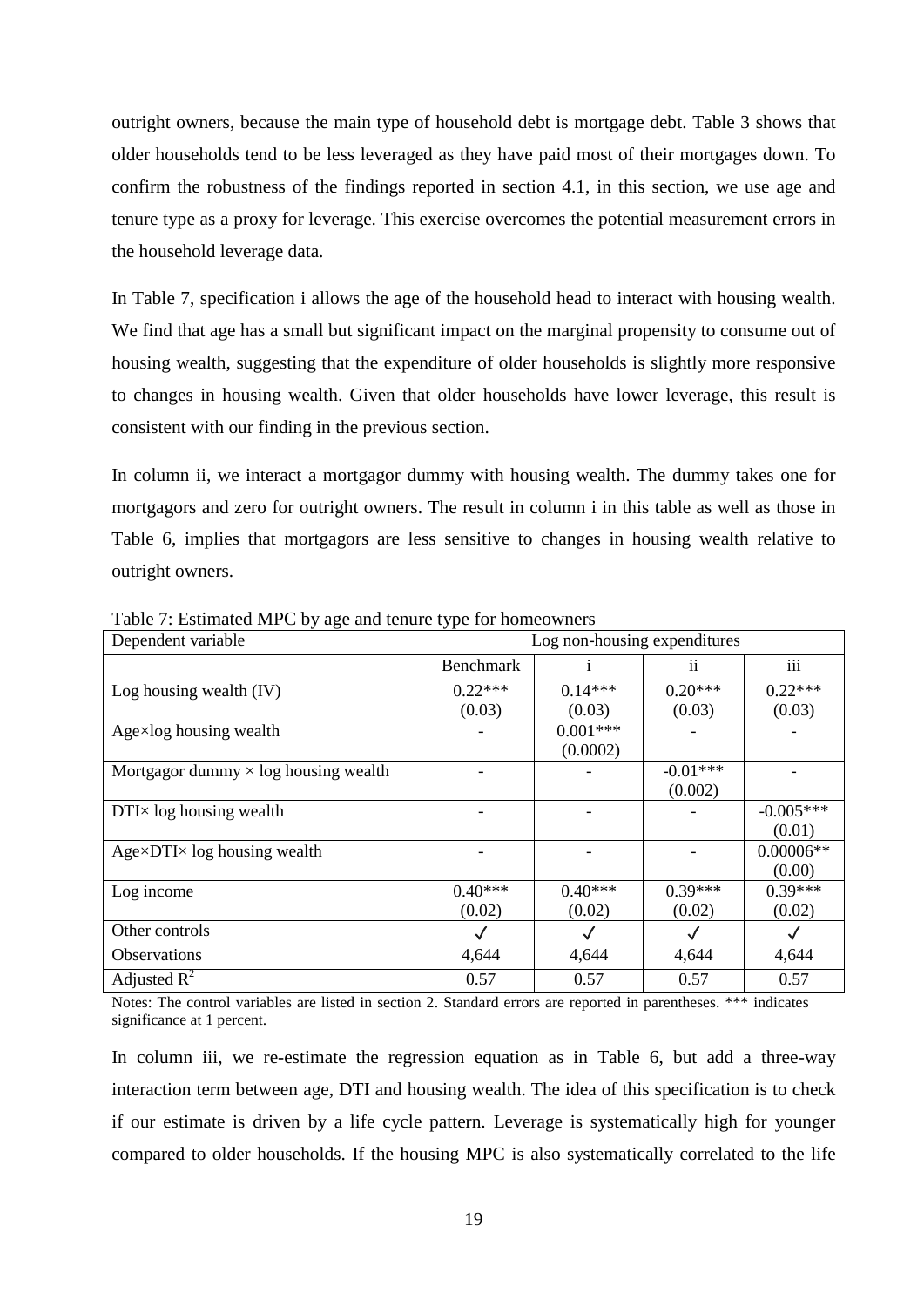cycle, our interaction term in Table 6 will pick up this life cycle effect as well. The empirical result shows a small but positive estimate, suggesting that the spending of older households is more sensitive to changes in housing wealth, when they have higher leverage. More importantly, after controlling for this life cycle effect, the interaction between leverage and housing wealth is still negative with a similar magnitude.

For completeness, Table A3 reports the regression results when using AU average house prices as a proxy, instead of an instrument. All empirical findings do not change materially.

#### **5. Conclusion**

This paper conducts a microeconometric analysis exploring how changes in housing wealth impact household consumption in New Zealand once one controls for the role of leverage and other household characteristics. We find that household indebtedness plays a significant role in determining the wealth effects of housing. In contrast with the literature, we find that highly indebted households spend *less* out of increases in housing wealth than do less indebted households. The microeconometric evidence helps to explain the empirical finding of a weakening MPC out of housing wealth over time, as documented by Wong (2017) using New Zealand aggregate data. Our results point to rising household leverage as a significant driver behind the change in the MPC out of housing wealth in New Zealand since the 2000s.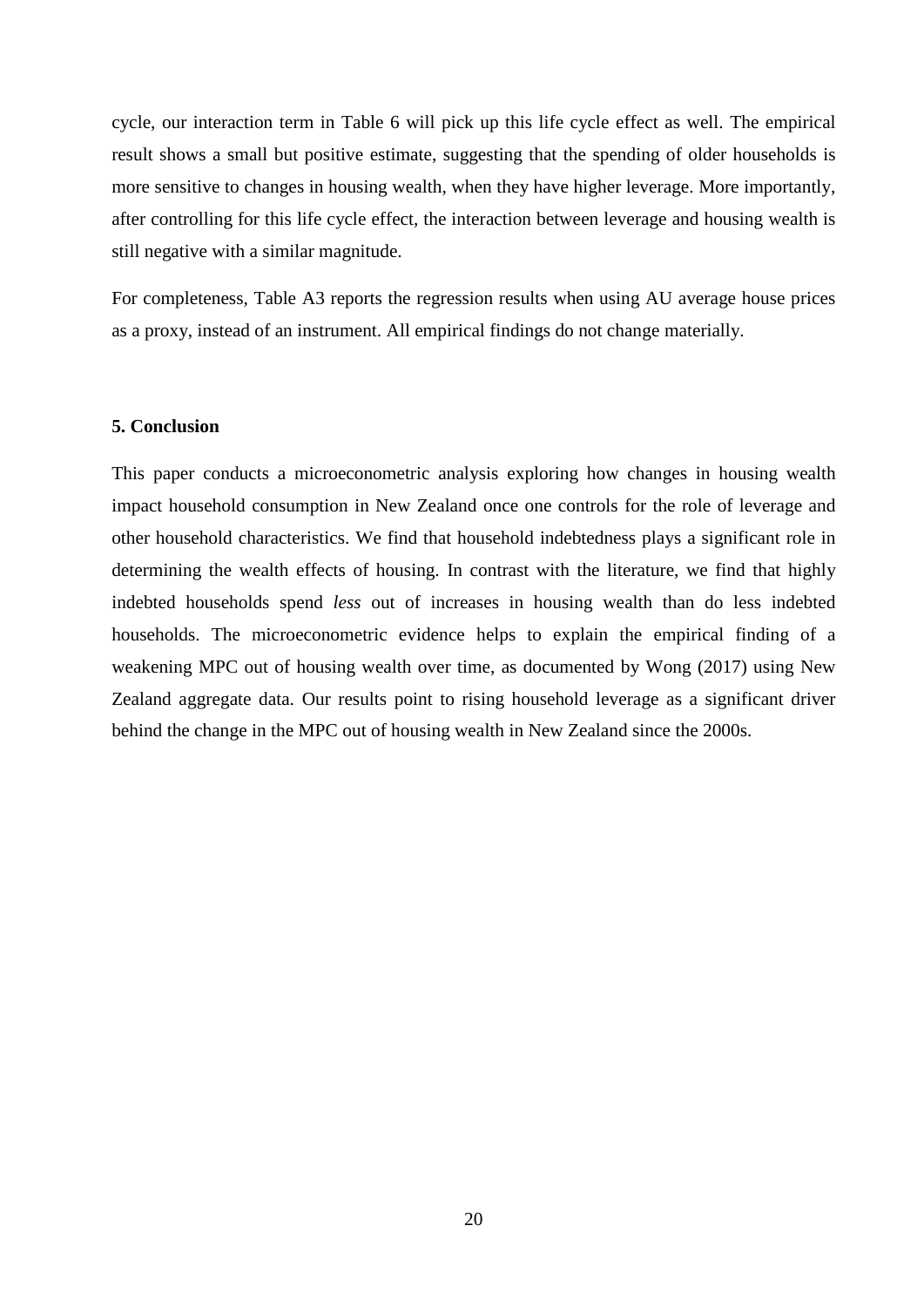#### **References**

Baker, S R (forthcoming) 'Debt and the response to household income shocks: Validation and application of linked financial account data, *Journal of Political Economy*.

Bostic, R, S Gabriel and G Painter (2009) 'Housing wealth, financial wealth, and consumption: New evidence from micro data', *Regional Science and Urban Economics*, 39(1), 79-89.

Campbell, J Y, and J F Cocco (2007) 'How do house prices affect consumption? Evidence from micro data', *Journal of Monetary Economics*, 54(3), 591-621.

Carroll, C D (2001) 'A theory of the consumption function, with and without liquidity constraints', *The Journal of Economic Perspectives*, 15(3), 23-45.

Carroll, C D and M S Kimball (2006) 'Precautionary saving and precautionary wealth', *Center for Financial Studies Working Paper*, 2006/02.

Carroll, C D, M Otsuka and J Slacalek (2011) 'How large are housing and financial wealth effects? A new approach', *Journal of Money, Credit and Banking*, 43(1), 55-79.

Case, K E, J M Quigley and R J Shiller (2003) 'Home-buyers, housing and the macroeconomy', *Berkeley Program on Housing and Urban Policy*, W04-004.

Dynan, K (2012) 'Is a household debt overhang holding back consumption?', *Brookings Papers on Economic Activity*, 2012(1), 299-362.

Engelhardt, G V (1996) 'House prices and home owner saving behavior', *Regional Science and Urban Economics*, 26(3), 313-336.

Yao, J, A Fagereng and G Natvik. (2015) 'Housing, debt and the marginal propensity to consume', *Norges Bank Research Paper*, 1-38.

Friedman, M. (1957) *A Theory of the Consumption Function*. Princeton University Press, Princeton.

Fisher, I (1930) *Theory of Interest,* Macmillan, New York.

Iacoviello, M (2005) 'House prices, borrowing constraints, and monetary policy in the business cycle', *The American Economic Review*, 95(3), 739-764.

Juster, F. T., J P Lupton J P Smith, and F Stafford (2006) 'The decline in household saving and the wealth effect', *The Review of Economics and Statistics*, 88(1), 20-27.

Kaplan, G (2012). 'Inequality and the life cycle', *Quantitative Economics*, 3(3), 471-525.

Kaplan, G and G L Violante (2014) 'A model of the consumption response to fiscal stimulus payments', *Econometrica*, 82(4), 1199-1239.

Kaplan, G, K Mitman and G L Violante (2016) 'Non-durable consumption and housing net worth in the great recession: Evidence from easily accessible data', *National Bureau of*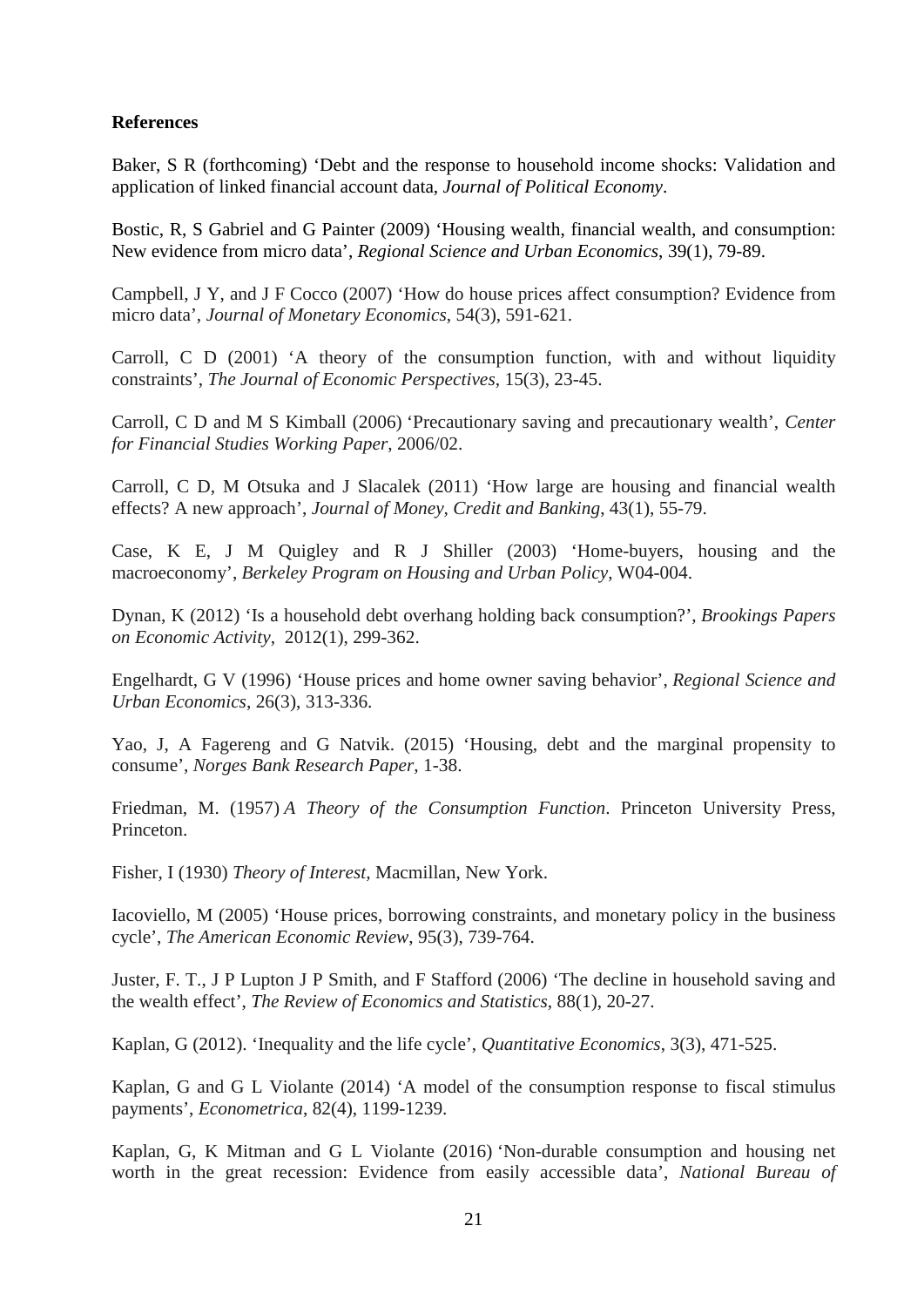*Economic Research Working Paper*, 22232.

Kiyotaki, N and Moore, J (1997) 'Credit cycles', *Journal of Political Economy*, 105(2), 211-248.

La Cava, G, H Hughson and G Kaplan (2016) 'The household cash flow channel of monetary policy', *Reserve Bank of Australia Research Discussion Paper*, 2016-12.

Lehnert, A (2004) 'Housing, consumption, and credit constraints', *Board of Governors of the Federal Reserve System Finance and Economics Discussion Series*, 2004-63.

Levin, L (1998) 'Are assets fungible? Testing the behavioral theory of life-cycle savings', *Journal of Economic Behavior & Organization*, 36(1), 59-83.

Mian, A., K Rao and A Sufi (2013)' Household balance sheets, consumption, and the economic slump', *The Quarterly Journal of Economics*, 128(4), 1687-1726.

Hviid, S J, A Kuchler & Nationalbank, D. (2017) 'Consumption and savings in a low interestrate environment, *Danmarks National Bank Working Papers*, 116.

Skinner, J (1989) 'Housing wealth and aggregate saving', *Regional Science and Urban Economics*, 19(2), 305-324.

Skinner, J S (1994) 'Housing and saving in the United States', in Y Noguchi and J M Poterba, eds, *Housing Markets in the United States and Japan,* 191-214. University of Chicago Press.

Wong, M (2017) 'Revisiting the wealth effect on consumption in New Zealand', *Reserve Bank of New Zealand Analytical Note*, AN2017/03.

### Appendix A

Table A1: classification of expenditures in HES data

|                          | <b>Type</b>  | <b>Description</b>                         | <b>NZHEC</b> |
|--------------------------|--------------|--------------------------------------------|--------------|
|                          |              |                                            | code         |
|                          | Durables     | Furniture, furnishings and floor coverings | 5.1          |
|                          |              | Household appliances                       | 5.3          |
|                          |              | Tools and equipment for house and garden   | 5.5          |
|                          |              | Purchase of vehicles                       | 7.1          |
|                          |              | Audio-visual and computing equipment       | 9.1          |
|                          |              | Major recreational and cultural equipment  | 9.2          |
| Non-housing expenditures |              | Jewellery and watches                      | 11.3.01      |
|                          | Non-durables | Fruit and vegetables                       | 01.1         |
|                          |              | Meat, poultry and fish                     | 01.2         |
|                          |              | Grocery food                               | 01.3         |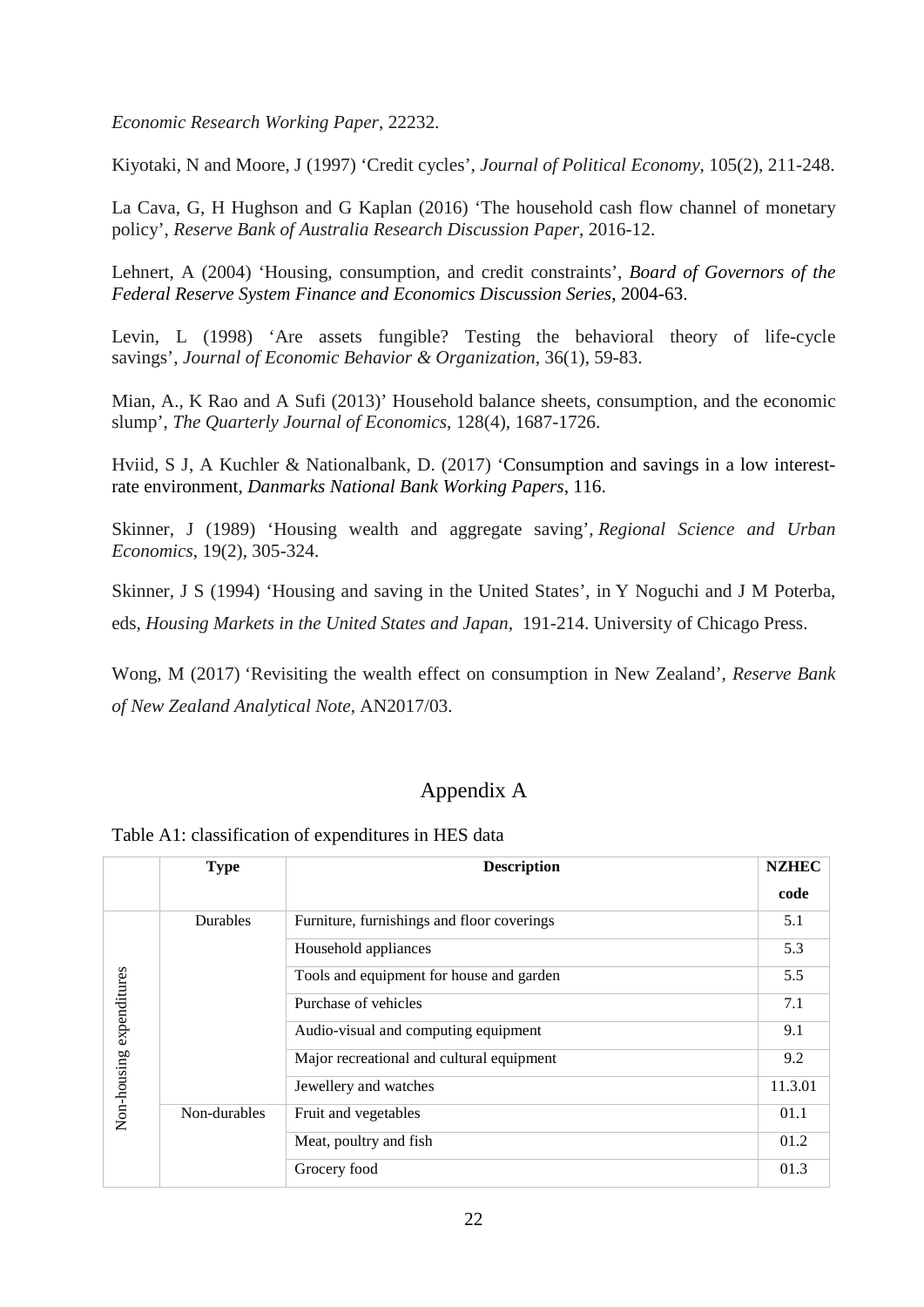| Non-alcoholic beverages                                                | 01.4 |
|------------------------------------------------------------------------|------|
| Restaurant meals and ready-to-eat food                                 | 01.5 |
| Alcoholic beverages                                                    | 02.1 |
| Cigarettes and tobacco                                                 | 02.2 |
| <b>Illicit drugs</b>                                                   | 02.3 |
| Clothing                                                               | 03.1 |
| Footwear                                                               | 03.2 |
| Actual rentals for housing                                             | 04.1 |
| Home ownership                                                         | 04.2 |
| Household energy                                                       | 04.5 |
| Household textiles                                                     | 05.2 |
| Glassware, tableware and household utensils                            | 05.4 |
| Other household supplies and services                                  | 05.6 |
| Medical products, appliances and equipment                             | 06.1 |
| Out-patient services                                                   | 06.2 |
| Hospital services                                                      | 06.3 |
| Private transport supplies and services                                | 07.2 |
| Passenger transport services                                           | 07.3 |
| Postal services                                                        | 08.1 |
| Telecommunication equipment                                            | 08.2 |
| Telecommunication services                                             | 08.3 |
| Other recreational equipment and supplies                              | 09.3 |
| Recreational and cultural services                                     | 09.4 |
| Newspapers, books and stationery                                       | 09.5 |
| Accommodation services                                                 | 09.6 |
| Package holidays                                                       | 09.7 |
| Miscellaneous domestic holiday costs                                   | 09.8 |
| Early childhood education                                              | 10.1 |
| Primary, intermediate and secondary education                          | 10.2 |
| Tertiary and other post school education                               | 10.3 |
| Other educational fees                                                 | 10.4 |
| Personal care                                                          | 11.1 |
| Prostitution                                                           | 11.2 |
| Personal effects not elsewhere specified                               | 11.3 |
| Insurance                                                              | 11.4 |
| Expenditure incurred whilst overseas                                   | 13.5 |
| Sales of clothing and footwear                                         | 14.1 |
| Sales and trade-ins of property and materials for property improvement | 14.2 |
| and maintenance                                                        |      |